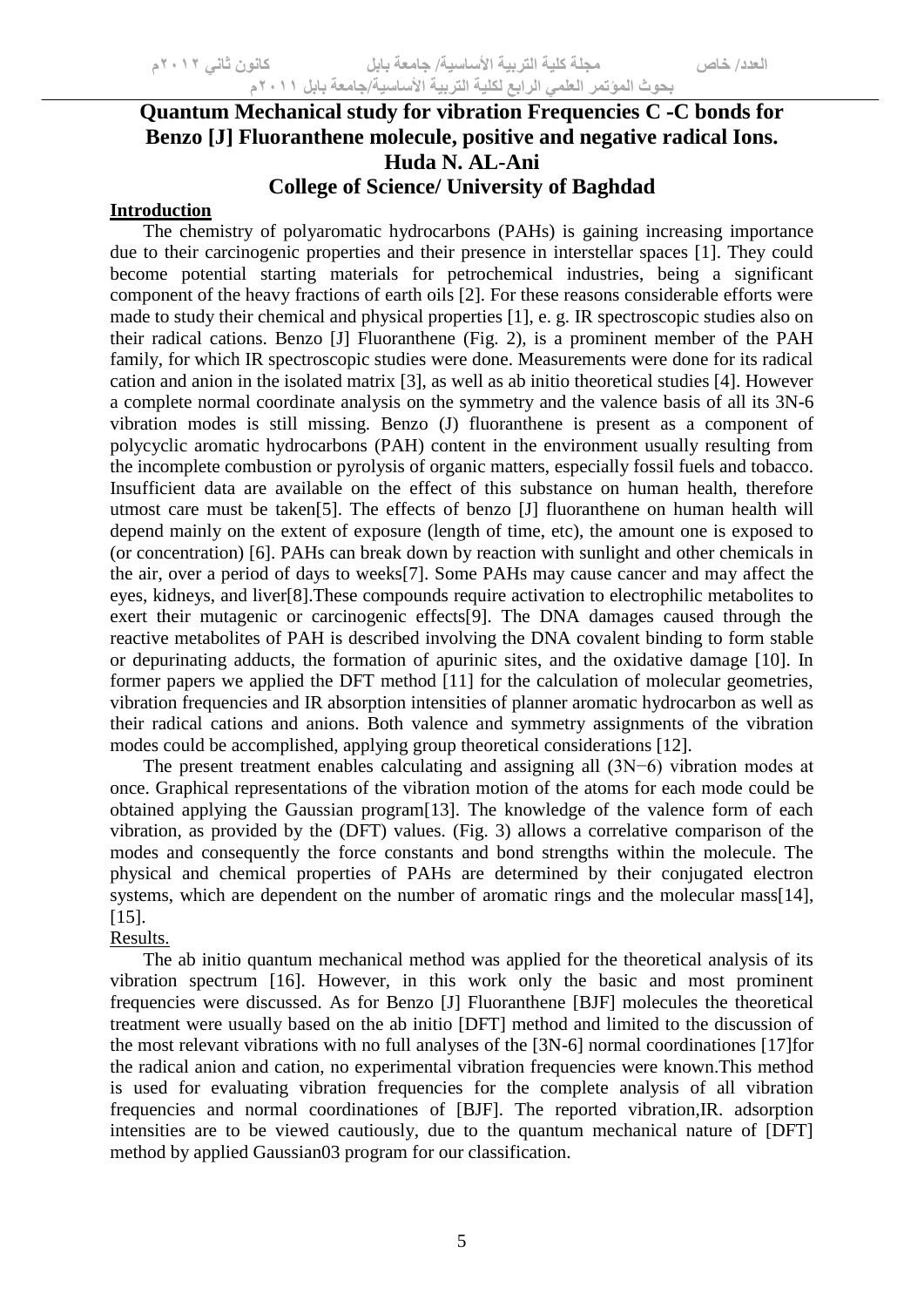#### A B

Figure[1]: Adescription of the molecular vibrations motion of Benzo [J] Fluoranthene [BJF]is shown on this figure [1]; A-an in plane and B-an out of plane vibration mode.



Benzo[J]Fluoranthene shows Cs symmetry, The vibration Frequencies were calculated for the equlibriume geometry structure of the neutral and the two radical ions molecule (table-



1). Totally 90 modes of vibrations are expected for the molecule (3N-6). They are classified according to the character table<sup>[18]</sup>,  $(61\text{\AA})$  inplane, and  $(29''\text{\AA})$  out of-plane vibration modes (Figure-1). According to group theoretical considerations and afollowing irreducible representations :

$$
\begin{array}{l} \Gamma_{\text{tot.}} = 3N = 3 \times 32 = 96 \\ \Gamma_{\text{vib}} = \Gamma_{\text{tot.}} - (\Gamma_{\text{rot.}} + \Gamma_{\text{tra.}}) \\ \Gamma_{\text{tot.}} = 64A + 32''A \\ \Gamma_{\text{vib}} = 3N - 6 = 96 - 6 = 90 \\ \Gamma_{\text{vib}} = 61 \text{ Å} + 29''A \end{array}
$$

(Fig-2): Structure of Benzo[J]Fluoranthene [BJF] showing the equilibrium geometry of the neutral molecule.

Table (1): Calculated geometry structures of Benzo [J] Fluoranthene [BJF] neutral molecule, radical cation and anion by [DFT].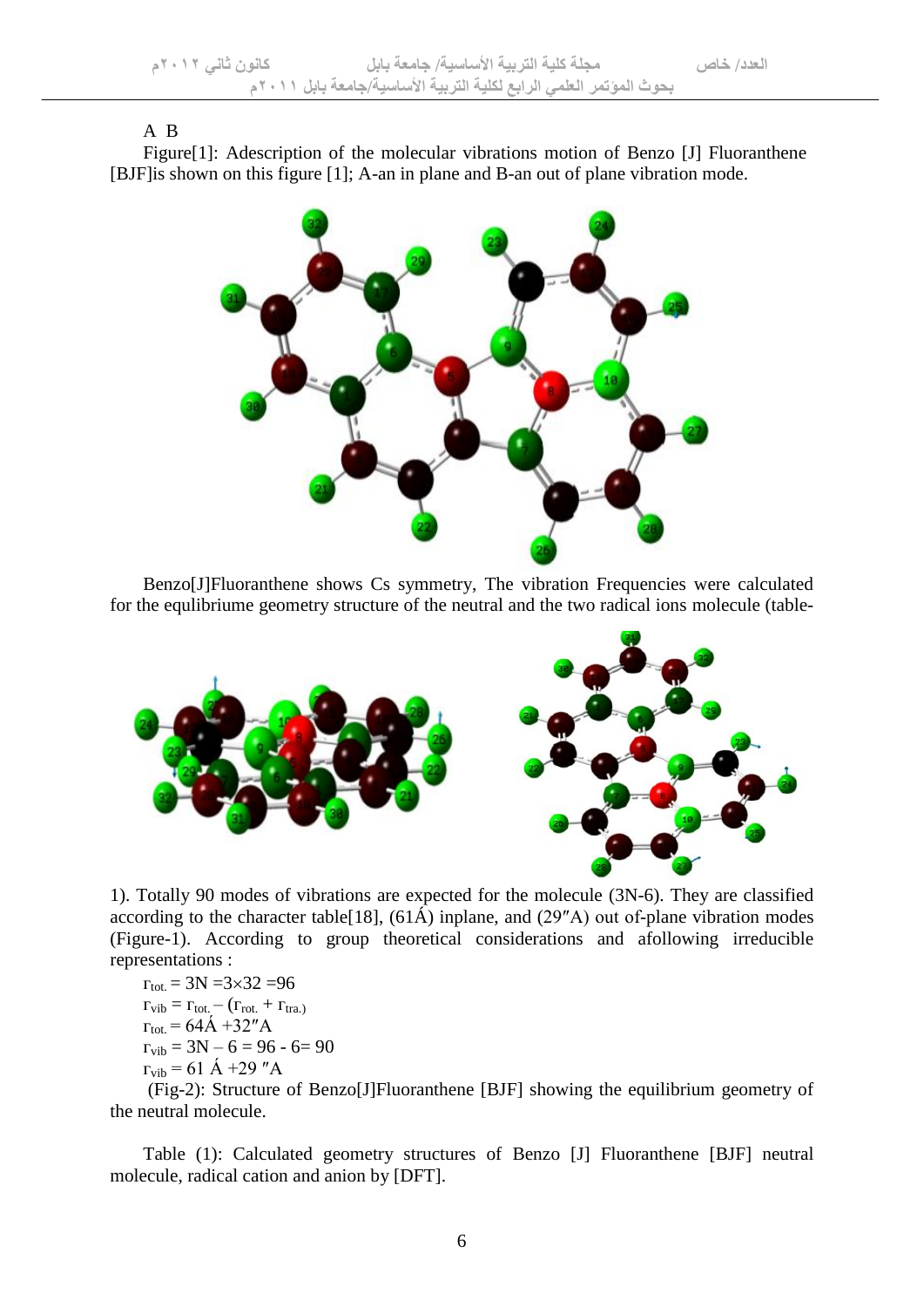| Bond length $(A)$ and                                              | Neutral molecule Cation (DFT) |                         | (DFT)<br>Anion          |
|--------------------------------------------------------------------|-------------------------------|-------------------------|-------------------------|
| Bond angles (deg.)                                                 | (DFT) B3LYP/6-311G            | B3LYP/6-311G            | B3LYP/6-311G            |
| $C_1 \_C_2$                                                        | 1.419                         | 1.429                   | 1.433                   |
| $C_1$ <sub><math>C_6</math></sub>                                  | 1.445                         | 1.440                   | 1.449                   |
| $\overline{C_1}$ <sub>18</sub>                                     | 1.425                         | 1.409                   | 1.417                   |
| $C_2 - C_3$                                                        | 1.380                         | 1.391                   | 1.381                   |
| $C_2 = H_{21}$                                                     | 1.083                         | 1.082                   | 1.085                   |
| $C_3 - C_4$                                                        | 1.404                         | 1.392                   | 1.407                   |
| $C_3$ <sub>-H<sub>22</sub></sub>                                   | 1.080                         | 1.080                   | 1.085                   |
| $C_4$ <sub>-</sub> $C_5$                                           | 1.422                         | 1.468                   | 1.451                   |
| $C_4$ <sub>-C</sub> <sub>7</sub>                                   | 1.475                         | 1.456                   | 1.447                   |
| $\overline{C}_{5-}C_{6}$                                           | 1.432                         | 1.450                   | 1.430                   |
| $C_5-C_9$                                                          | 1.488                         | 1.451                   | 1.454                   |
| $C_{6}$ $C_{17}$                                                   | 1.428                         | 1.418                   | 1.424                   |
| $C_{7}$ -- $C_{8}$                                                 | 1.418                         | 1.418                   | 1.424                   |
| $C_{7} - C_{14}$                                                   | 1.388                         | 1.385                   | 1.408                   |
| $C_8$ -- $C_9$                                                     | 1.428                         | 1.437                   | 1.432                   |
| $C_{8} - C_{10}$                                                   | 1.403                         | 1.403                   | 1.412                   |
| $C_9 - C_{11}$                                                     | 1.391                         | 1.397                   | 1.414                   |
| $C_{10}$ -- $C_{13}$                                               | 1.425                         | 1.427                   | 1.427                   |
| $C_{10} - C_{15}$                                                  | 1.429                         | 1.427                   | 1.427                   |
| $C_{11}$ -- $C_{12}$                                               | 1.423                         | 1.412                   | 1.408                   |
| $C_{11} - H_{23}$                                                  | 1.076                         | 1.079                   | 1.081                   |
| $C_{12}$ -- $C_{13}$                                               | 1.382                         | 1.395                   | 1.401                   |
| $C_{12} - H_{24}$                                                  | 1.083                         | 1.081                   | 1.086                   |
| $C_{13}$ -- $H_{25}$                                               | 1.083                         | 1.082                   | 1.085                   |
| $C_{14}$ -- $C_{16}$                                               | 1.426                         | 1.421                   | 1.407                   |
| $C_{14} - H_{26}$                                                  | 1.083                         | 1.081                   | 1.085                   |
| $C_{15}$ <sub>-C<sub>16</sub></sub>                                | 1.383                         | 1.388                   | 1.403                   |
| $C_{15}$ -- $H_{27}$                                               | 1.083                         | 1.082                   | 1.085                   |
| $C_{16}$ -- $H_{28}$                                               | 1.419                         | 1.080                   | 1.085                   |
| $C_{17}$ <sub>-C<sub>20</sub></sub>                                | 1.445                         | 1.395                   | 1.387                   |
| $C_{17}$ -- $H_{29}$                                               | 1.425                         | 1.07 <sub>A</sub>       | $1.0^{\text{A}}$        |
| $C_{18}$ -- $C_{19}$                                               | 1.380                         | 1.797                   | 1.7A                    |
| $C_{18}$ --H <sub>30</sub>                                         | 1.083                         | 1.47                    | $\lambda \cdot \lambda$ |
| $C_{19}C_{20}$                                                     | 1.404                         | 1.799                   | 1.5.9                   |
| $C_{19} - H_{31}$                                                  | 1.080                         | 1.47                    | 1.445                   |
| $C_{20}H_{32}$                                                     | 1.422                         | $\lambda \cdot \lambda$ | 1.465                   |
| $<$ $C_1C_1C_1$                                                    | 120.357                       | 120.290                 | 119.792                 |
| $<$ $C_1C_1C_1$                                                    | 120.287                       | 120.309                 | 121.229                 |
| $<$ $C_1C_1C_1$                                                    | 119.354                       | 119.400                 | 118.978                 |
| $< C_1 C_1 C_7$                                                    | 121.156                       | 122.056                 | 121.238                 |
| $<$ $C$ r $C$ r $H$ r $i$                                          | 120.150                       | 119.651                 | 120.489                 |
| $<$ C <sub>1</sub> C <sub>2</sub> H <sub>11</sub>                  | 118.694                       | 118.293                 | 118.272                 |
| $<$ $C_7C_7C_5$                                                    | 119.474                       | 119.102                 | 120.476                 |
| $<$ $C_7C_7H_{11}$                                                 | 120.123                       | 120.153                 | 119.783                 |
| $<$ $C_{\mathfrak{s}}C_{\mathfrak{r}}H_{\mathfrak{r}\mathfrak{r}}$ | 120.402                       | 120.734                 | 119.739                 |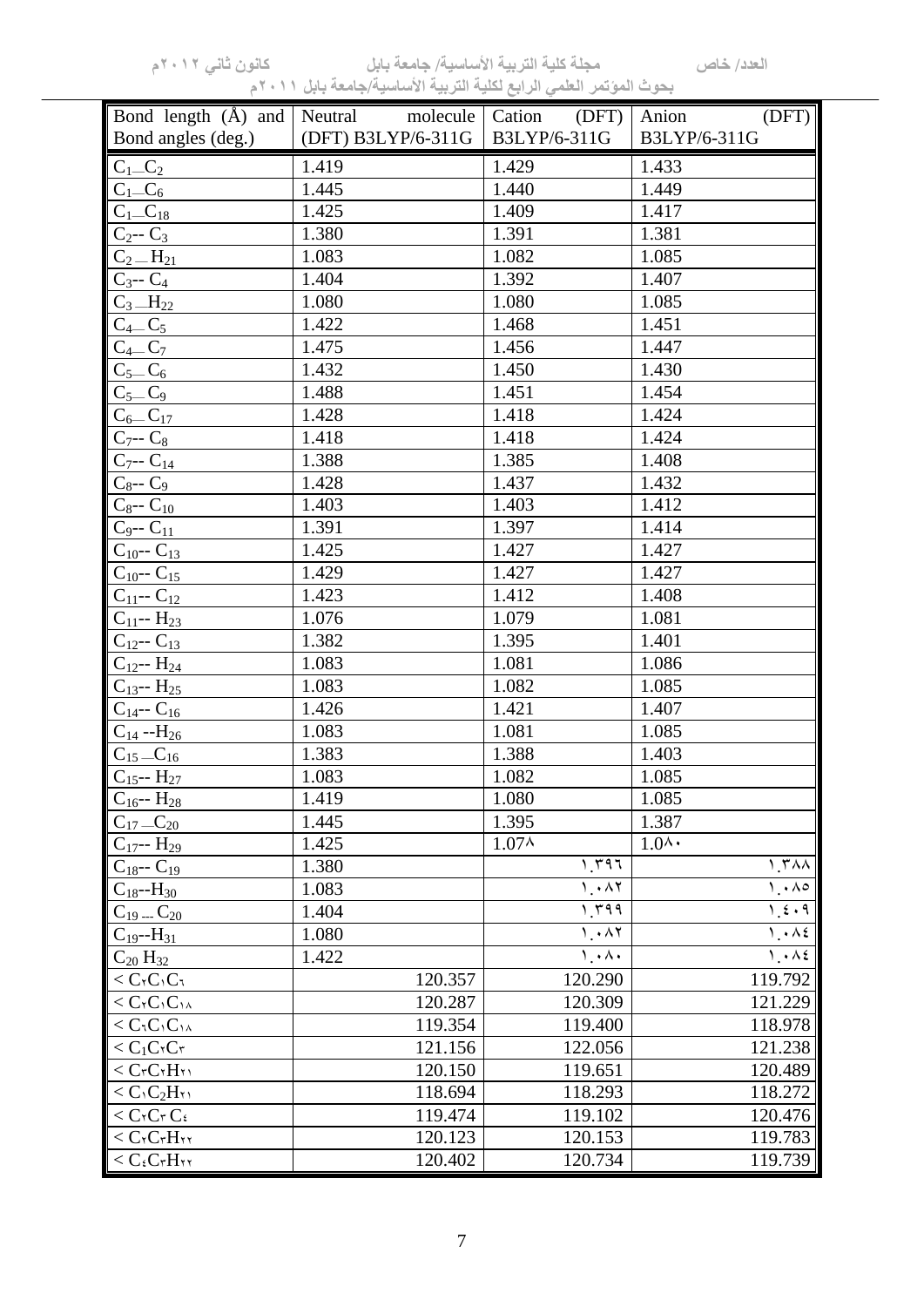| $< CrCsCo$<br>120.421<br>121.833<br>121.182<br>130.819<br>$<$ CrC <sub>i</sub> C <sub>7</sub><br>129.205<br>130.360<br>$<$ C <sub>5</sub> C <sub>4</sub> C <sub>7</sub><br>108.961<br>108.457<br>108.759<br>119.636<br>$<$ $C_4C_5C_1$<br>119.296<br>119.563<br>$< C_{\mathfrak{c}} C_{\mathfrak{s}} C_{\mathfrak{q}}$<br>107.359<br>107.546<br>107.679<br>132.684<br>$<$ $C_1C_2C_1$<br>133.344<br>132.890<br>$< C_1C_1C_2$<br>117.882<br>118.435<br>117.805<br>117.386<br>$<$ C <sub>1</sub> C <sub>1</sub> C <sub>1</sub> $<$<br>117.328<br>118.171<br>$<$ $C$ ° $C$ $1C$ <sub>1V</sub><br>124.789<br>124.023<br>124.178<br>106.254<br>$< C_4C_7C_8$<br>105.883<br>106.077<br>135.189<br>135.644<br>$< C_{4}C_{7}C_{14}$<br>135.160<br>$< C_8C_7C_{14}$<br>118.556<br>118.278<br>118.956<br>111.254<br>$111.045111.904125.196124.849< C_9C_8C_{10}124.492$ |                        |
|---------------------------------------------------------------------------------------------------------------------------------------------------------------------------------------------------------------------------------------------------------------------------------------------------------------------------------------------------------------------------------------------------------------------------------------------------------------------------------------------------------------------------------------------------------------------------------------------------------------------------------------------------------------------------------------------------------------------------------------------------------------------------------------------------------------------------------------------------------------|------------------------|
|                                                                                                                                                                                                                                                                                                                                                                                                                                                                                                                                                                                                                                                                                                                                                                                                                                                               |                        |
|                                                                                                                                                                                                                                                                                                                                                                                                                                                                                                                                                                                                                                                                                                                                                                                                                                                               |                        |
|                                                                                                                                                                                                                                                                                                                                                                                                                                                                                                                                                                                                                                                                                                                                                                                                                                                               |                        |
|                                                                                                                                                                                                                                                                                                                                                                                                                                                                                                                                                                                                                                                                                                                                                                                                                                                               |                        |
|                                                                                                                                                                                                                                                                                                                                                                                                                                                                                                                                                                                                                                                                                                                                                                                                                                                               |                        |
|                                                                                                                                                                                                                                                                                                                                                                                                                                                                                                                                                                                                                                                                                                                                                                                                                                                               |                        |
|                                                                                                                                                                                                                                                                                                                                                                                                                                                                                                                                                                                                                                                                                                                                                                                                                                                               |                        |
|                                                                                                                                                                                                                                                                                                                                                                                                                                                                                                                                                                                                                                                                                                                                                                                                                                                               |                        |
|                                                                                                                                                                                                                                                                                                                                                                                                                                                                                                                                                                                                                                                                                                                                                                                                                                                               |                        |
|                                                                                                                                                                                                                                                                                                                                                                                                                                                                                                                                                                                                                                                                                                                                                                                                                                                               |                        |
|                                                                                                                                                                                                                                                                                                                                                                                                                                                                                                                                                                                                                                                                                                                                                                                                                                                               |                        |
|                                                                                                                                                                                                                                                                                                                                                                                                                                                                                                                                                                                                                                                                                                                                                                                                                                                               |                        |
|                                                                                                                                                                                                                                                                                                                                                                                                                                                                                                                                                                                                                                                                                                                                                                                                                                                               |                        |
|                                                                                                                                                                                                                                                                                                                                                                                                                                                                                                                                                                                                                                                                                                                                                                                                                                                               |                        |
| 123.895<br>$< C_7 C_8 C_{10}$<br>123.758<br>122.055                                                                                                                                                                                                                                                                                                                                                                                                                                                                                                                                                                                                                                                                                                                                                                                                           |                        |
| 106.229<br>106.379<br>$106.208$                                                                                                                                                                                                                                                                                                                                                                                                                                                                                                                                                                                                                                                                                                                                                                                                                               |                        |
| 116.852<br>$< C_8C_9C_{11}$<br>116.237<br>117.372                                                                                                                                                                                                                                                                                                                                                                                                                                                                                                                                                                                                                                                                                                                                                                                                             |                        |
| 137.383<br>$< C_5C_9C_{11}$<br>136.419<br>136.917                                                                                                                                                                                                                                                                                                                                                                                                                                                                                                                                                                                                                                                                                                                                                                                                             |                        |
| Molecular formula<br>benzo[J]Fluoranethen<br>$C_{20}H_{12}$                                                                                                                                                                                                                                                                                                                                                                                                                                                                                                                                                                                                                                                                                                                                                                                                   |                        |
| Point Group<br>$\rm Cs$<br>Cs                                                                                                                                                                                                                                                                                                                                                                                                                                                                                                                                                                                                                                                                                                                                                                                                                                 | $\mathbf{C}\mathbf{s}$ |
| $E(UB+HF-LYP)=$<br>769.36a. u.<br>769.106. a.u<br>769.399a. u                                                                                                                                                                                                                                                                                                                                                                                                                                                                                                                                                                                                                                                                                                                                                                                                 |                        |
| Dipole moment<br>0.4404 (debye)<br>1.3412 (debye)<br>1.7525 (debye)                                                                                                                                                                                                                                                                                                                                                                                                                                                                                                                                                                                                                                                                                                                                                                                           |                        |
|                                                                                                                                                                                                                                                                                                                                                                                                                                                                                                                                                                                                                                                                                                                                                                                                                                                               |                        |

Table (2) : Vibrational frequencies and IR absorption intensities of Benzo [J] Fluoranthene [BJF] neutral molecule.

|                 | Symmetry&description          | (DFT) B3LYP/6-311G<br>Frequency $cm^{-1}$ | Intensity km/mol |
|-----------------|-------------------------------|-------------------------------------------|------------------|
| $\bar{A}$       |                               |                                           |                  |
| $\mathbf{v}_1$  | C H str.                      | 3262                                      | 15.730           |
| $v_2$           | C H str.                      | 3228                                      | 12.090           |
| $v_3$           | CH str.                       | 3187                                      | 48.770           |
| $\nu_4$         | CH str.                       | 3185                                      | 68.670           |
| $V_5$           | CH str.                       | 3180                                      | 35.470           |
| $V_6$           | CH str.                       | 3179                                      | 51.007           |
| $V_7$           | CH str.                       | 3169                                      | 7.535            |
| $v_8$           | C H str.                      | 3169                                      | 31.490           |
| $\mathbf{v}_9$  | CH str.                       | 3159                                      | 3.900            |
| $v_{10}$        | CH str.                       | 3158                                      | 3.040            |
| $V_{11}$        | CH str.                       | 3156                                      | 0.097            |
| V <sub>12</sub> | CH str.                       | 3155                                      | 2.920            |
| V <sub>13</sub> | ring (CCC str.) + $\delta$ CH | 1662                                      | 1.029            |
| V <sub>14</sub> | ring (CCC str.) + $\delta$ CH | 1655                                      | 2.750            |
| V <sub>15</sub> | ring (CCC str.) + $\delta$ CH | 1643                                      | 2.150            |
| V <sub>16</sub> | ring (CCC str.) + $\delta$ CH | 1632                                      | 0.197            |
| V <sub>17</sub> | ring (CCC str.) + $\delta$ CH | 1621                                      | 12.530           |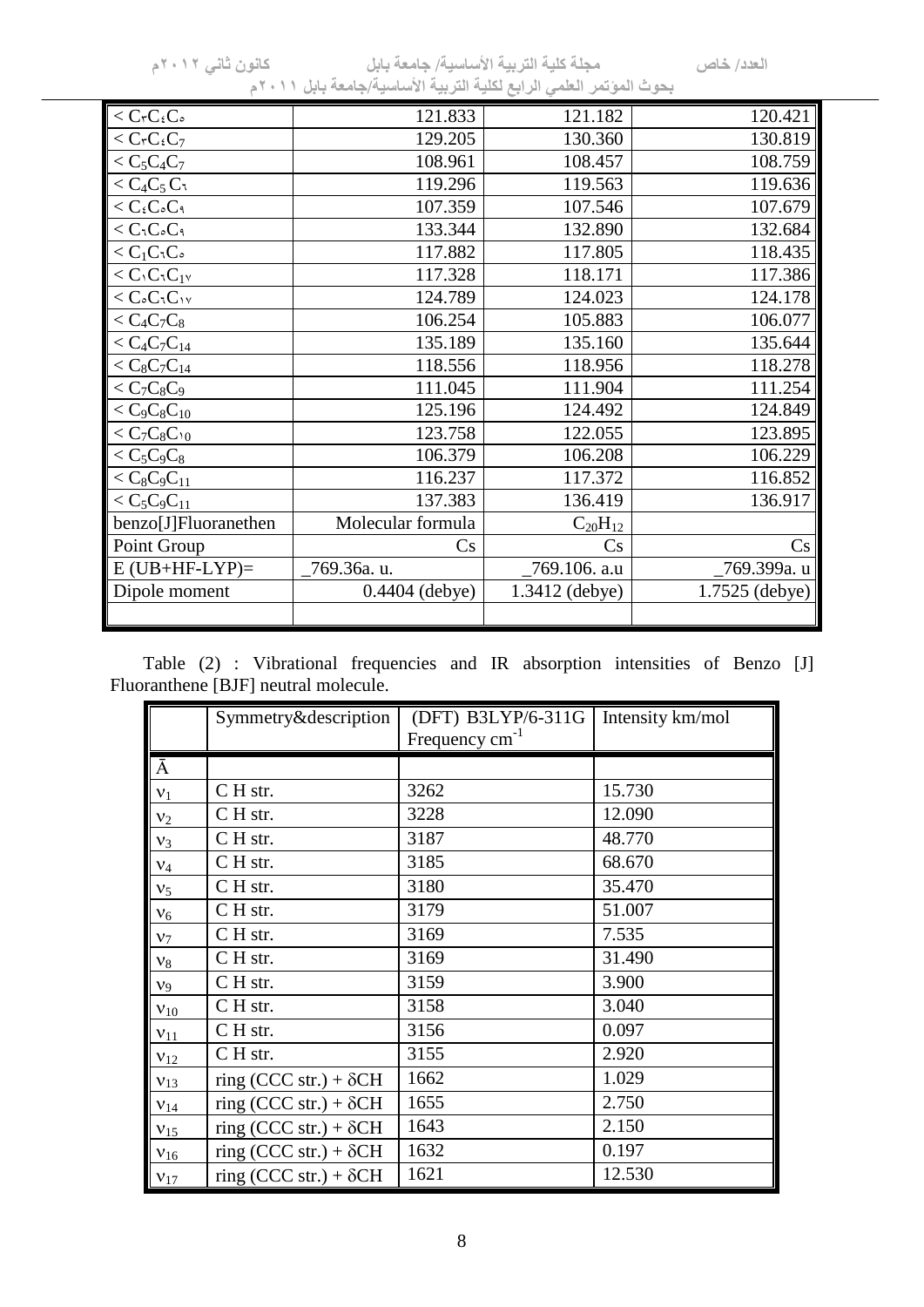| $V_{18}$        | ring (CCC str.) + $\delta$ CH               | 1593 | 2.400  |
|-----------------|---------------------------------------------|------|--------|
| V <sub>19</sub> | $(CC str.) + \delta CH$                     | 1568 | 11.260 |
| $V_{20}$        | $(CC str.) + \delta CH$                     | 1531 | 11.270 |
| $v_{21}$        | $\delta$ CH+ $\delta$ ring ( $\delta$ CCC)  | 1508 | 10.350 |
| $V_{22}$        | $\delta$ CH+ $\delta$ ring ( $\delta$ CCC)  | 1491 | 15.520 |
| $V_{23}$        | $\delta$ CH+ $\delta$ ring ( $\delta$ CCC)  | 1481 | 3.230  |
| $V_{24}$        | $\delta$ CH+ $\delta$ ring ( $\delta$ CCC)  | 1475 | 6.780  |
| V <sub>25</sub> | ring (CCC str.) + $\delta$ CH               | 1460 | 56.790 |
| $V_{26}$        | ring (CCC str.) + $\delta$ CH               | 1416 | 0.897  |
| $V_{27}$        | $(CC str.) + \delta CH$                     | 1407 | 3.679  |
| $V_{28}$        | ring (CCC str.) + $\delta$ CH               | 1403 | 2.811  |
| V <sub>29</sub> | ring (CCC str.) + $\delta$ CH               | 1385 | 1.686  |
| $V_{30}$        | ring (CCC str.) + $\delta$ CH               | 1354 | 2.493  |
| $V_{31}$        | $\delta$ CH+ $\delta$ ring ( $\delta$ CCC)  | 1319 | 7.250  |
| $V_{32}$        | $\delta$ CH+ $\delta$ ring ( $\delta$ CCC)  | 1306 | 0.4558 |
| $V_{33}$        | $\delta$ CH+ $\delta$ ring ( $\delta$ CCC)  | 1266 | 3.810  |
| $V_{34}$        | $\delta$ CH+ $\delta$ ring ( $\delta$ CCC)  | 1254 | 4.654  |
| $V_{35}$        | $\delta$ CH                                 | 1249 | 3.360  |
| $V_{36}$        | $\delta$ CH                                 | 1233 | 2.270  |
| $V_{37}$        | $\delta$ CH                                 | 1218 | 1.143  |
| $V_{38}$        | $\delta$ CH                                 | 1204 | 2.163  |
| $V_39$          | $\delta$ CH                                 | 1189 | 7.437  |
| $V_{40}$        | $\delta$ CH                                 | 1187 | 3.044  |
| $V_{41}$        | $\delta$ CH + $\delta$ ring ( $\delta$ CCC) | 1164 | 2.533  |
| $V_{42}$        | $\delta$ CH + $\delta$ ring ( $\delta$ CCC) | 1097 | 2.413  |
| $V_{43}$        | $\delta$ CH + $\delta$ ring ( $\delta$ CCC) | 1075 | 8.931  |
| ${\rm V}_{44}$  | $\delta$ CH + $\delta$ ring ( $\delta$ CCC) | 1057 | 4.587  |
| V <sub>45</sub> | ring (CCC str.) + $\delta$ CH               | 1044 | 1.510  |
| $\rm{V_{46}}$   | $\delta$ ring ( $\delta$ CCC) + $\delta$ CH | 1002 | 0.1818 |
| $V_{47}$        | $\delta$ ring ( $\delta$ CCC)+ $\delta$ CH  | 962  | 1.393  |
| $V_{48}$        | $\delta$ CH + $\delta$ ring ( $\delta$ CCC) | 854  | 1.183  |
| $V_{49}$        | $\delta$ ring ( $\delta$ CCC) + $\delta$ CH | 830  | 0.1539 |
| $V_{50}$        | $\delta$ ring ( $\delta$ CCC) + $\delta$ CH | 819  | 2.479  |
| $V_{51}$        | $\delta CH + \delta$ ring ( $\delta CCC$ )  | 732  | 0.836  |
| $v_{52}$        | $\delta$ CH + $\delta$ ring ( $\delta$ CCC) | 665  | 6.324  |
| $V_{53}$        | $\delta$ CH + $\delta$ ring ( $\delta$ CCC) | 628  | 0.451  |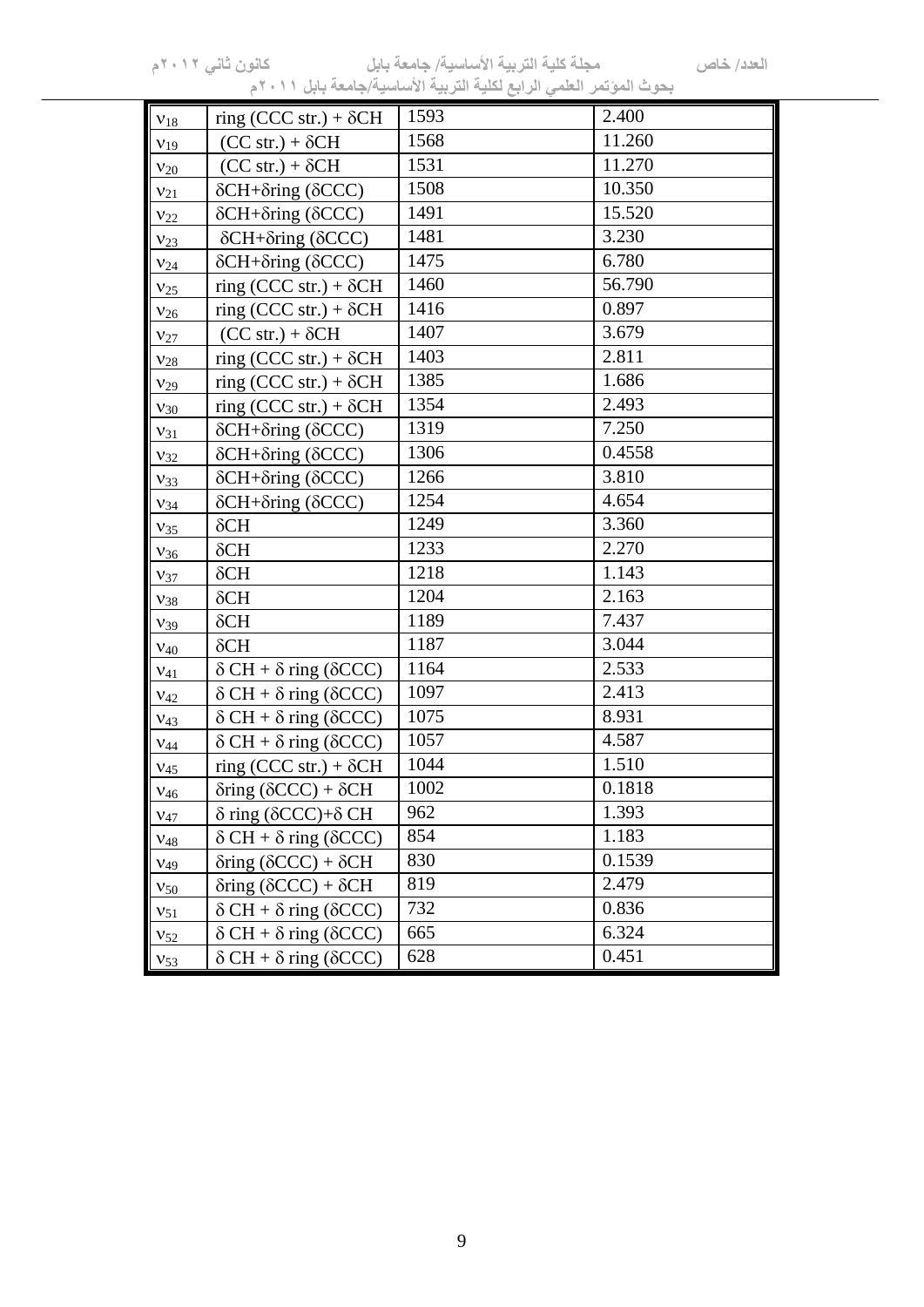**العدد/ خاص مجلة كلية التربية األساسية/ جامعة بابل كانون ثاني 0220م**

**بحوث المؤتمر العلمي الرابع لكلية التربية األساسية/جامعة بابل 0222م**

|          | Table $(2)$ : cont.                         |                                              |                  |
|----------|---------------------------------------------|----------------------------------------------|------------------|
|          | Symmetry&description                        | B3LYP/6-311G<br>(DFT)<br>Frequency $cm^{-1}$ | Intensity km/mol |
| $V_{54}$ | $\delta$ CH + $\delta$ ring ( $\delta$ CCC) | 595                                          | 0.773            |
| $V_{55}$ | $\delta$ CH + $\delta$ ring ( $\delta$ CCC) | 566                                          | 5.084            |
| $V_{56}$ | $\delta CH + \delta$ ring ( $\delta CCC$ )  | 543                                          | 0.261            |
| $V_{57}$ | $\delta$ CH + $\delta$ ring ( $\delta$ CCC) | 501                                          | 2.473            |
| $V_{58}$ | $\delta$ CH + $\delta$ ring ( $\delta$ CCC) | 464                                          | 0.0762           |
| $V_{59}$ | $\delta$ CH + $\delta$ ring ( $\delta$ CCC) | 347                                          | 1.148            |
| $V_{60}$ | $\delta$ CH + $\delta$ ring ( $\delta$ CCC) | 292                                          | 0.055            |
| $V_{61}$ | $\delta$ CH                                 | 150                                          | 0.235            |
| "A"      |                                             |                                              |                  |
| $V_{62}$ | $\gamma$ CH                                 | 1020                                         | 0.066            |
| $V_{63}$ | $\gamma$ CH                                 | 1016                                         | 1.406            |
| $V_{64}$ | $\gamma$ CH                                 | 1004                                         | 0.026            |
| $V_{65}$ | $\gamma CH + \gamma$ ring ( $\delta CCC$ )  | 993                                          | 0.184            |
| $V_{66}$ | $\gamma CH + \gamma$ ring ( $\delta CCC$ )  | 976                                          | 0.633            |
| $V_{67}$ | $\gamma CH + \gamma$ ring ( $\delta CCC$ )  | 950                                          | 0.002            |
| $V_{68}$ | $\gamma CH + \gamma$ ring ( $\delta CCC$ )  | 933                                          | 0.031            |
| $V_{69}$ | $\gamma CH + \gamma$ ring ( $\delta CCC$ )  | 889                                          | 3.228            |
| $V_{70}$ | $\gamma$ CH                                 | 852                                          | 21.200           |
| $V_{71}$ | $\gamma$ CH                                 | 848                                          | 117.000          |
| $V_{72}$ | $\gamma$ CH                                 | 817                                          | 9.956            |
| $V_{73}$ | $\gamma CH + \gamma$ ring ( $\delta CCC$ )  | 782                                          | 14.724           |
| $V_{74}$ | $\gamma CH + \gamma$ ring ( $\delta CCC$ )  | 781                                          | 11.013           |
| $V_{75}$ | $\gamma CH + \gamma$ ring ( $\delta CCC$ )  | 763                                          | 34.272           |
| $V_{76}$ | $\gamma CH + \gamma$ ring ( $\delta CCC$ )  | 714                                          | 3.072            |
| $V_{77}$ | $\gamma CH + \gamma$ ring ( $\delta CCC$ )  | 653                                          | 1.4955           |
| $V_{78}$ | $\gamma CH + \gamma$ ring ( $\delta CCC$ )  | 640                                          | 0.2744           |
| $V_{79}$ | $\gamma CH + \gamma$ ring ( $\delta CCC$ )  | 575                                          | 5.872            |
| $v_{80}$ | $\gamma CH + \gamma$ ring ( $\delta CCC$ )  | 534                                          | 7.555            |
| $v_{81}$ | $\gamma CH + \gamma$ ring ( $\delta CCC$ )  | 474                                          | 1.125            |
| $V_{82}$ | $\gamma CH + \gamma$ ring ( $\delta CCC$ )  | 466                                          | 2.558            |
| $V_{83}$ | $\gamma CH + \gamma$ ring ( $\delta CCC$ )  | 416                                          | 1.552            |
| $V_{84}$ | $\gamma CH + \gamma$ ring ( $\delta CCC$ )  | 338                                          | 0.437            |
| $V_{85}$ | $\gamma$ CH                                 | 265                                          | 0.311            |
| $v_{86}$ | $\gamma$ CH                                 | 203                                          | 1.015            |
| $V_{87}$ | $\gamma$ CH                                 | 175                                          | 5.040            |
| $V_{88}$ | $\gamma$ CH                                 | 157                                          | 0.395            |
| $V_{89}$ | $\gamma$ CH                                 | 73                                           | 0.952            |
| $V_{90}$ | $\gamma$ CH                                 | 60                                           | 0.0502           |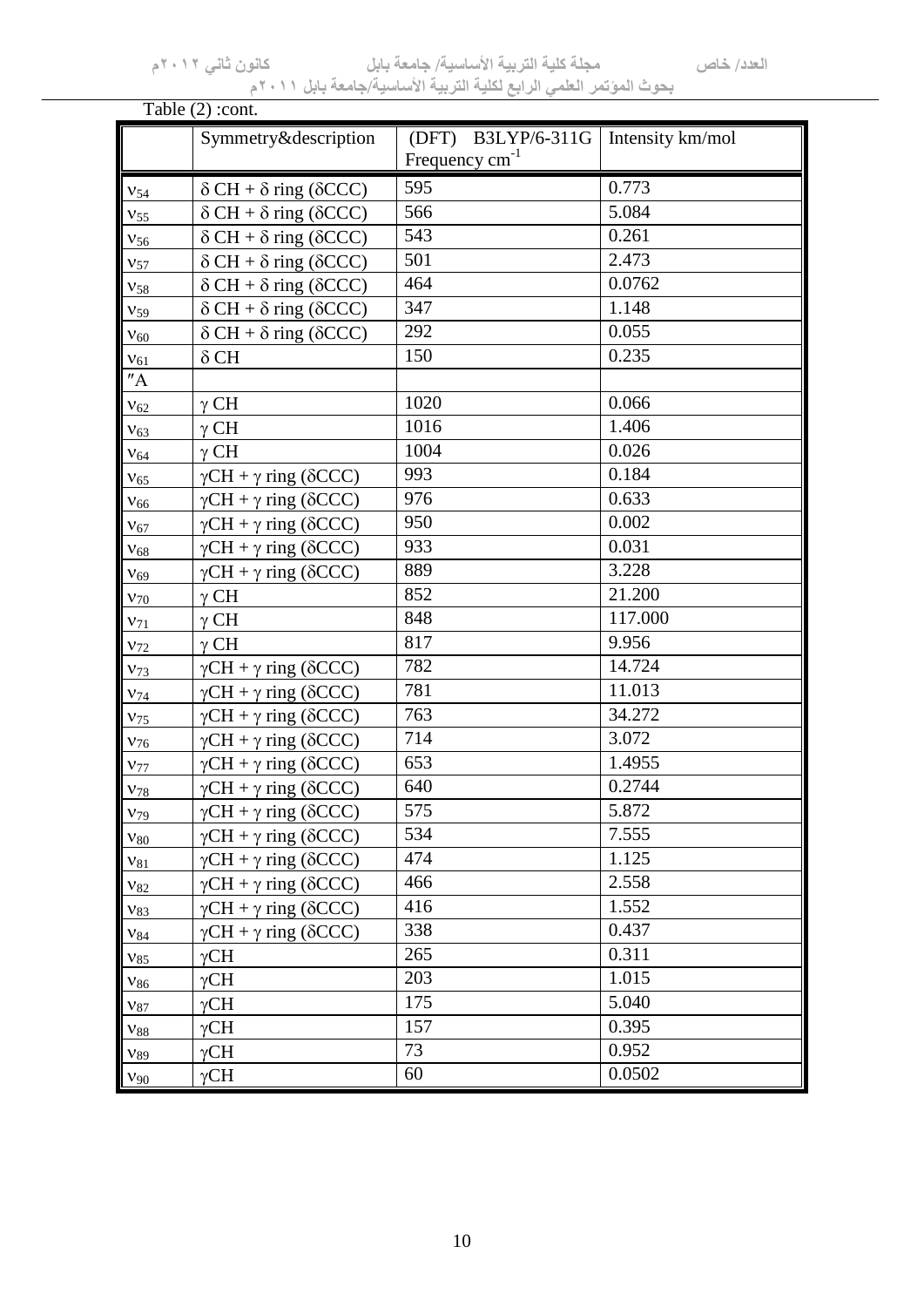Table (3) : Vibrational frequencies and IR absorption intensities of Benzo [J] Fluoranthene [BJN] radical cation.

|                 | Symmetry&description                        | (DFT) B3LYP/ 6-311G        | Intensity km/mol |
|-----------------|---------------------------------------------|----------------------------|------------------|
|                 |                                             | Frequency cm- <sup>1</sup> |                  |
| Ā               |                                             |                            |                  |
| $v_1$           | CH str.                                     | 3242                       | 6.200            |
| v <sub>2</sub>  | CH str.                                     | 3220                       | 9.000            |
| $V_3$           | C H str.                                    | 3216                       | 5.300            |
| $V_4$           | CH str.                                     | 3211                       | 13.800           |
| v <sub>5</sub>  | CH str.                                     | 3208                       | 2.700            |
| $V_6$           | CH str.                                     | 3204                       | 6.500            |
| $v_7$           | CH str.                                     | 3200                       | 0.690            |
| $v_8$           | CH str.                                     | 3193                       | 3.360            |
| $V_9$           | CH str.                                     | 3188                       | 3.250            |
| $v_{10}$        | C H str.                                    | 3188                       | 0.160            |
| $v_{11}$        | CH str.                                     | 3186                       | 0.140            |
| $v_{12}$        | CH str.                                     | 3185                       | 0.021            |
| $v_{13}$        | ring (CCC str.) + $\delta$ CH               | 1655                       | 10.165           |
| $v_{14}$        | ring (CCC str.) + $\delta$ CH               | 1629                       | 13.600           |
| V <sub>15</sub> | ring (CCC str.) + $\delta$ CH               | 1613                       | 91.214           |
| $V_{16}$        | ring (CCC str.) + $\delta$ CH               | 1611                       | 147.117          |
| $v_{17}$        | ring (CCC str.) + $\delta$ CH               | 1587                       | 37.780           |
| $V_{18}$        | ring (CCC str.) + $\delta$ CH               | 1568                       | 16.799           |
| V <sub>19</sub> | $(CC str.) + \delta CH$                     | 1542                       | 52.001           |
| $v_{20}$        | $\delta$ CH + $\delta$ ring ( $\delta$ CCC) | 1531                       | 2.880            |
| $v_{21}$        | $\delta$ CH + $\delta$ ring ( $\delta$ CCC) | 1493                       | 53.798           |
| $V_{22}$        | $\delta$ CH + $\delta$ ring ( $\delta$ CCC) | 1487                       | 1.215            |
| $V_{23}$        | $\delta$ ring ( $\delta$ CCC) + $\delta$ CH | 1481                       | 201.400          |
| $V_{24}$        | ring (CCC str.) + $\delta$ CH               | 1454                       | 92.470           |
| $v_{25}$        | $\delta$ ring ( $\delta$ CCC) + $\delta$ CH | 1445                       | 76.727           |
| $V_{26}$        | $\delta$ ring ( $\delta$ CCC) + $\delta$ CH | 1429                       | 330.470          |
| $V_{27}$        | $\delta$ ring ( $\delta$ CCC) + $\delta$ CH | 1406                       | 17.810           |
| $V_{28}$        | $\delta$ ring ( $\delta$ CCC) + $\delta$ CH | 1376                       | 146.215          |
| V <sub>29</sub> | $\delta$ ring ( $\delta$ CCC) + $\delta$ CH | 1369                       | 3.135            |
| $V_{30}$        | $\delta$ ring ( $\delta$ CCC) + $\delta$ CH | 1357                       | 9.500            |
| $v_{31}$        | $\delta$ ring ( $\delta$ CCC) + $\delta$ CH | 1328                       | 70.990           |
| $v_{32}$        | $\delta$ ring ( $\delta$ CCC) + $\delta$ CH | 1315                       | 14.500           |
| $V_{33}$        | $\delta$ ring ( $\delta$ CCC) + $\delta$ CH | 1272                       | 29.700           |
| $V_{34}$        | $\delta$ ring ( $\delta$ CCC) + $\delta$ CH | 1269                       | 119.600          |
| $V_{35}$        | $\delta$ CH                                 | 1249                       | 2.400            |
| $V_{36}$        | $\delta$ CH + $\delta$ ring ( $\delta$ CCC) | 1233                       | 54.100           |
| $V_{37}$        | $\delta$ CH                                 | 1223                       | 2.180            |
| $V_{38}$        | $\delta$ CH                                 | 1201                       | 36.830           |
| $V_{39}$        | $\delta$ CH + $\delta$ ring ( $\delta$ CCC) | 1182                       | 20.100           |
| $V_{40}$        | $\delta$ CH + $\delta$ ring ( $\delta$ CCC) | 1157                       | 33.300           |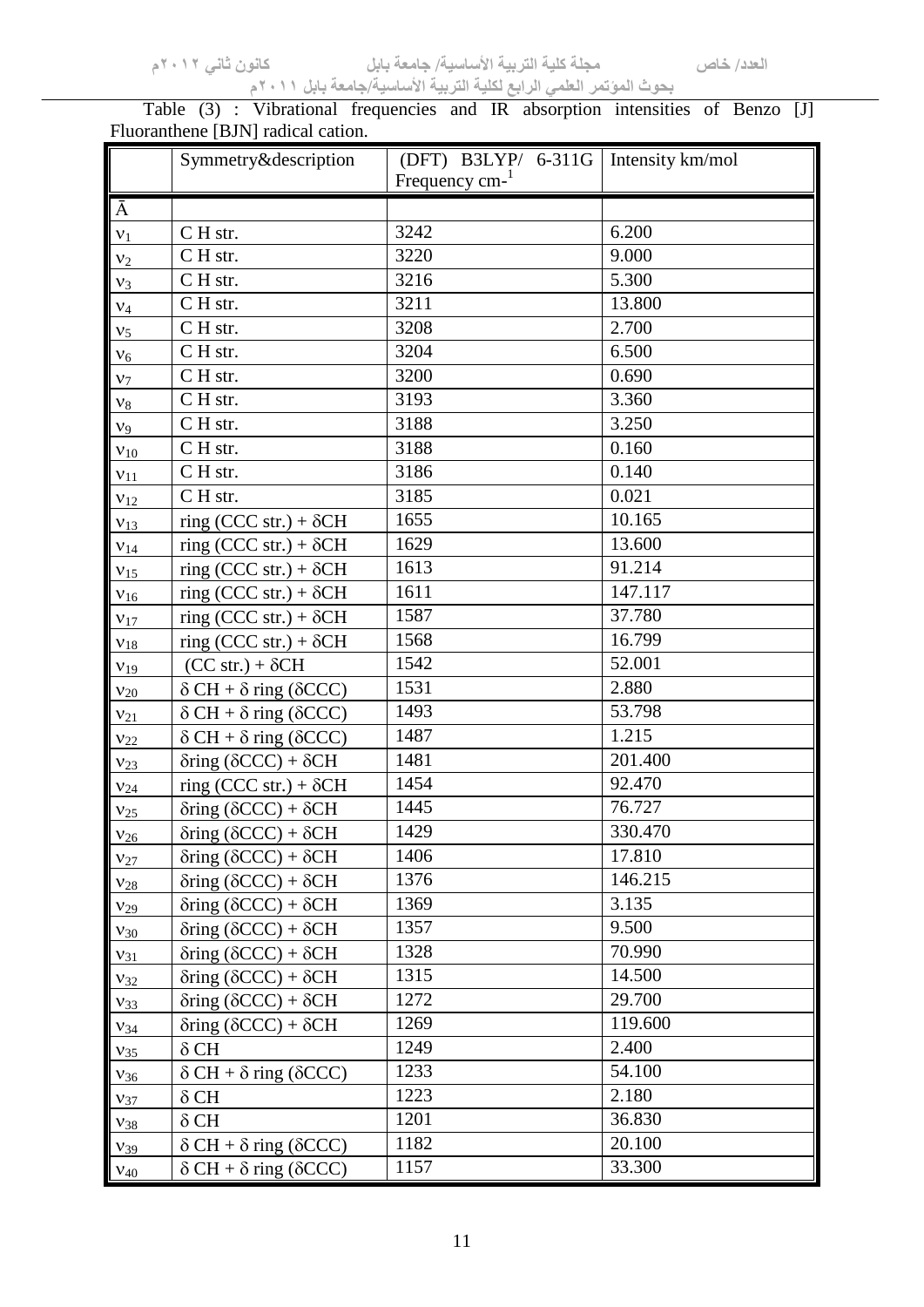| $V_{41}$ | $\delta CH + \delta$ ring ( $\delta CCC$ )  | 1127 | 37.600 |
|----------|---------------------------------------------|------|--------|
| $V_{42}$ | $\delta$ ring ( $\delta$ CCC) + $\delta$ CH | 1109 | 9.600  |
| $V_{43}$ | $\delta$ ring ( $\delta$ CCC) + $\delta$ CH | 1081 | 33.200 |
| $V_{44}$ | $\delta CH + \delta$ ring ( $\delta CCC$ )  | 1070 | 0.500  |
| $V_{45}$ | $\delta$ ring ( $\delta$ CCC) + $\delta$ CH | 1049 | 9.420  |
| $V_{46}$ | $\delta$ ring ( $\delta$ CCC) + $\delta$ CH | 1006 | 2.600  |
| $V_{47}$ | $\delta$ ring ( $\delta$ CCC) + $\delta$ CH | 955  | 2.300  |
| $V_{48}$ | $\delta$ ring ( $\delta$ CCC) + $\delta$ CH | 858  | 1.530  |
| $V_{49}$ | $\delta$ ring ( $\delta$ CCC) + $\delta$ CH | 821  | 1.700  |
| $V_{50}$ | $\delta$ ring ( $\delta$ CCC) + $\delta$ CH | 816  | 19.150 |
| $V_{51}$ | $\delta$ ring ( $\delta$ CCC) + $\delta$ CH | 732  | 1.700  |
| $V_{52}$ | $\delta$ ring ( $\delta$ CCC) + $\delta$ CH | 657  | 1.500  |

# Table  $(3)$  :cont.

|                 | Symmetry&description                        | (DFT) B3LYP/ 6-311G<br>$Frequencies^{-1}$ | Intensity km/mol |
|-----------------|---------------------------------------------|-------------------------------------------|------------------|
| $v_{53}$        | $\delta$ ring ( $\delta$ CCC) + $\delta$ CH | 627                                       | 0.520            |
| $V_{54}$        | $\delta$ ring ( $\delta$ CCC) + $\delta$ CH | 589                                       | 9.400            |
| $V_{55}$        | $\delta$ CH + $\delta$ ring ( $\delta$ CCC) | 562                                       | 7.420            |
| $V_{56}$        | $\delta$ ring ( $\delta$ CCC) + $\delta$ CH | 524                                       | 3.800            |
| $V_{57}$        | $\delta$ CH + $\delta$ ring ( $\delta$ CCC) | 497                                       | 6.437            |
| $V_{58}$        | $\delta$ CH + $\delta$ ring ( $\delta$ CCC) | 454                                       | 1.450            |
| V <sub>59</sub> | $\delta$ ring ( $\delta$ CCC) + $\delta$ CH | 346                                       | 4.170            |
| $V_{60}$        | $\delta$ CH + $\delta$ ring ( $\delta$ CCC) | 279                                       | 2.050            |
| $V_{61}$        | $\delta$ CH                                 | 160                                       | 0.116            |
| "A"             |                                             |                                           |                  |
| $V_{62}$        | $\gamma$ CH                                 | 1042                                      | 0.0167           |
| $V_{63}$        | $\gamma$ CH                                 | 1039                                      | 0.690            |
| $V_{64}$        | $\gamma$ CH                                 | 1029                                      | 0.050            |
| $V_{65}$        | $\gamma$ CH                                 | 1013                                      | 0.030            |
| $V_{66}$        | $\gamma$ CH                                 | 998                                       | 1.530            |
| $V_{67}$        | $\gamma$ CH                                 | 978                                       | 0.990            |
| $V_{68}$        | $\gamma$ CH                                 | 959                                       | 0.480            |
| $V_{69}$        | $\gamma$ CH                                 | 913                                       | 2.912            |
| ${\rm v_{70}}$  | $\gamma$ CH                                 | 864                                       | 28.106           |
| $V_{71}$        | $\gamma$ CH                                 | 850                                       | 122.700          |
| $V_{72}$        | $\gamma$ CH                                 | 811                                       | 0.0002           |
| $V_{73}$        | $\gamma$ CH                                 | 783                                       | 28.800           |
| $V_{74}$        | $\gamma$ ring ( $\delta$ CCC)+ $\gamma$ CH  | 758                                       | 19.880           |
| $V_{75}$        | $\gamma$ ring ( $\delta$ CCC)+ $\gamma$ CH  | 753                                       | 3.300            |
| $V_{76}$        | $\gamma CH + \gamma$ ring ( $\delta CCC$ )  | 699                                       | 3.338            |
| $V_{77}$        | $\gamma CH + \gamma$ ring ( $\delta CCC$ )  | 634                                       | 0.170            |
| $V_{78}$        | $\gamma CH + \gamma$ ring ( $\delta CCC$ )  | 615                                       | 0.550            |
| $V_{79}$        | $\gamma CH + \gamma$ ring ( $\delta CCC$ )  | 537                                       | 7.421            |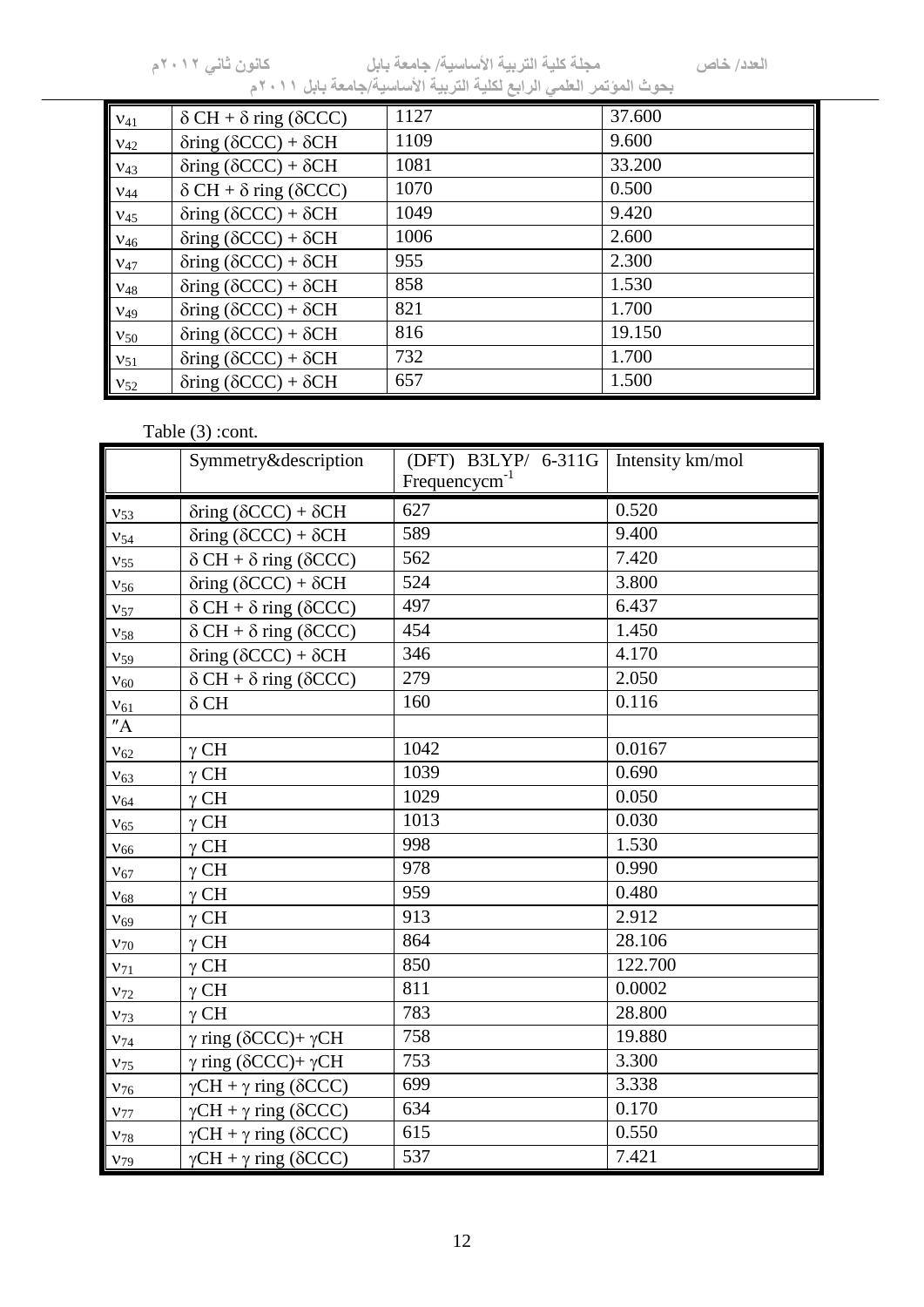| $v_{80}$ | $\gamma CH + \gamma$ ring ( $\delta CCC$ ) | 512 | 11.998  |
|----------|--------------------------------------------|-----|---------|
| $v_{81}$ | $\gamma CH + \gamma$ ring ( $\delta CCC$ ) | 471 | 0.160   |
| $v_{82}$ | $\gamma CH + \gamma$ ring ( $\delta CCC$ ) | 445 | 2.955   |
| $V_{83}$ | $\gamma CH + \gamma$ ring ( $\delta CCC$ ) | 402 | 0.460   |
| $v_{84}$ | $\gamma CH + \gamma$ ring ( $\delta CCC$ ) | 339 | 0.127   |
| $V_{85}$ | $\gamma CH + \gamma$ ring ( $\delta CCC$ ) | 250 | 0.410   |
| $V_{86}$ | $\gamma CH + \gamma$ ring ( $\delta CCC$ ) | 192 | 1.601   |
| $V_{87}$ | $\gamma CH + \gamma$ ring ( $\delta CCC$ ) | 178 | 6.820   |
| $V_{88}$ | $CH + \gamma$ ring ( $\delta$ CCC)         | 153 | 152.900 |
| $V_{89}$ | $\gamma$ CH                                | 71  | 71.400  |
| $v_{90}$ | $\gamma$ CH                                | 48  | 47.980  |

Table (4): Vibrational frequencies and IR absorption intensities of Benzo [J] Fluoranthene [BJN] radical anion.

|                 | Symmetry&description                        | B3LYP/6-311G<br>(DFT)    | Intensity km/mol |
|-----------------|---------------------------------------------|--------------------------|------------------|
|                 |                                             | Frequencies <sub>1</sub> |                  |
| $\overline{A}$  |                                             |                          |                  |
| ${\bf v}_1$     | CH str.                                     | 3209                     | 33.382           |
| v <sub>2</sub>  | CH str.                                     | 3174                     | 29.154           |
| $v_3$           | $\overline{C}$ H str.                       | 3160                     | 126.200          |
| $v_4$           | CH str.                                     | 3153                     | 205.171          |
| ${\rm V}_5$     | $\overline{C}$ H str.                       | 3146                     | 123.449          |
| $V_6$           | CH str.                                     | 3143                     | 127.246          |
| $v_7$           | CH str.                                     | 3136                     | 16.006           |
| ${\rm V8}$      | CH str.                                     | 3135                     | 43.923           |
| v <sub>9</sub>  | CH str.                                     | 3127                     | 6.864            |
| $V_{10}$        | CH str.                                     | 3119                     | 4.432            |
| $v_{11}$        | $\overline{C}$ H str.                       | 3116                     | 17.311           |
| $v_{12}$        | C H str.                                    | 3113                     | 27.260           |
| V <sub>13</sub> | ring (CCC str.) + $\delta$ CH               | 1627                     | 28.295           |
| $v_{14}$        | ring (CCC str.) + $\delta$ CH               | 1614                     | 81.822           |
| V <sub>15</sub> | ring (CCC str.) + $\delta$ CH               | 1586                     | 25.276           |
| $V_{16}$        | $(CC str.) + \delta CH$                     | 1577                     | 29.420           |
| $v_{17}$        | ring (CCC str.) + $\delta$ CH               | 1567                     | 48.328           |
| $V_{18}$        | $(CC str.) + \delta CH$                     | 1559                     | 26.365           |
| V <sub>19</sub> | $(CC str.) + \delta CH$                     | 1547                     | 1.869            |
| $V_{20}$        | $\delta$ ring ( $\delta$ CCC) + $\delta$ CH | 1514                     | 7.205            |
| $v_{21}$        | $\delta$ ring ( $\delta$ CCC) + $\delta$ CH | 1491                     | 7.633            |
| $V_{22}$        | $\delta$ CH + $\delta$ ring ( $\delta$ CCC) | 1473                     | 3.375            |
| V <sub>23</sub> | $\delta$ ring ( $\delta$ CCC) + $\delta$ CH | 1471                     | 50.462           |
| $V_{24}$        | $\delta$ ring ( $\delta$ CCC) + $\delta$ CH | 1458                     | 7.609            |
| $V_{25}$        | $\delta$ ring ( $\delta$ CCC) + $\delta$ CH | 1429                     | 138.850          |
| $V_{26}$        | $\delta$ ring ( $\delta$ CCC) + $\delta$ CH | 1406                     | 0.747            |
| $V_{27}$        | $\delta$ ring ( $\delta$ CCC) + $\delta$ CH | 1398                     | 11.517           |
| $V_{28}$        | $\delta$ ring ( $\delta$ CCC) + $\delta$ CH | 1389                     | 20.081           |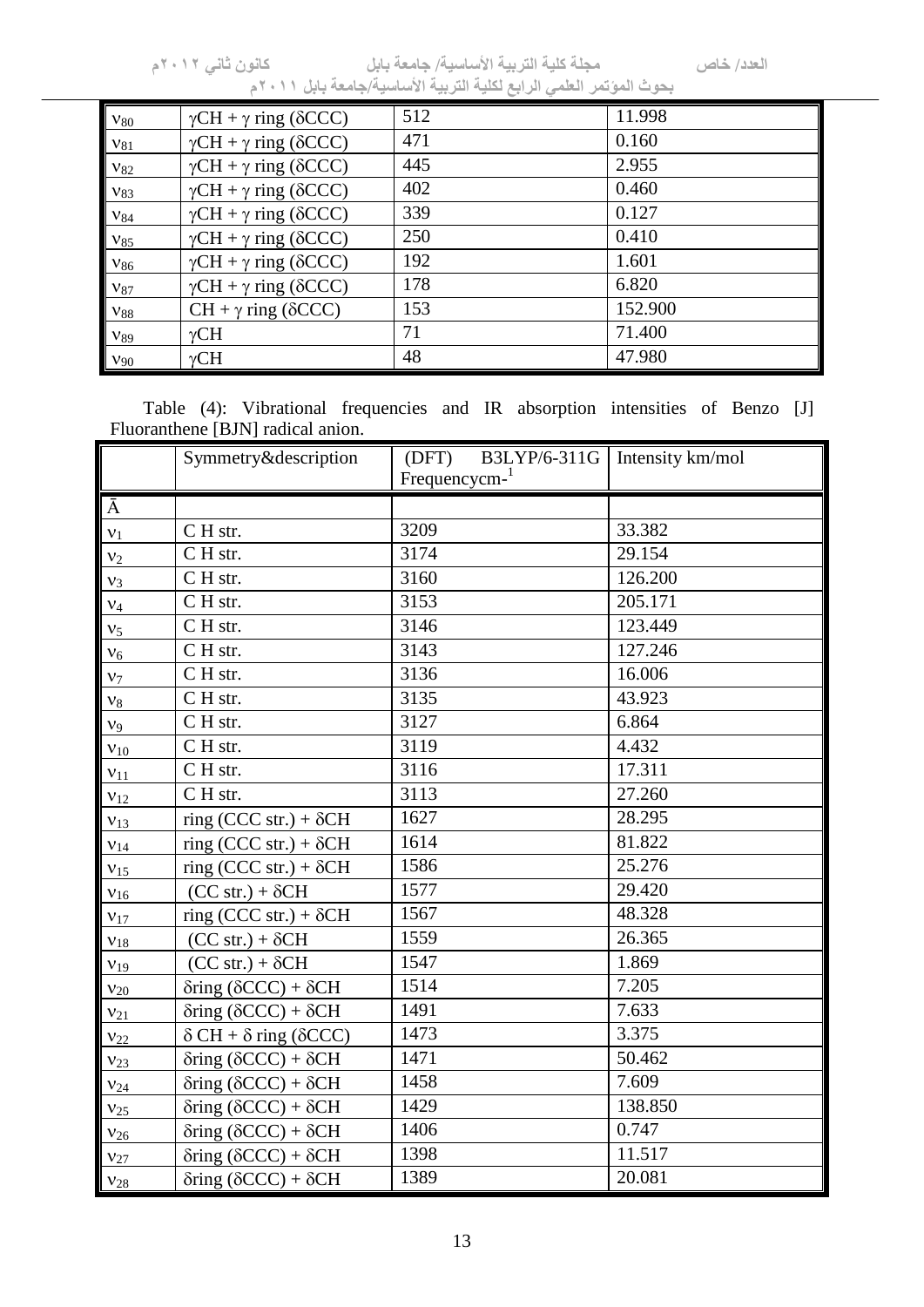|          | $\frac{1}{2}$<br>$a1$ $a2$                  | $\sim$ $\sim$ $\sim$<br>پ ب |         |
|----------|---------------------------------------------|-----------------------------|---------|
| $V_{29}$ | $\delta$ ring ( $\delta$ CCC) + $\delta$ CH | 1355                        | 207.873 |
| $v_{30}$ | $\delta$ ring ( $\delta$ CCC) + $\delta$ CH | 1346                        | 29.274  |
| $v_{31}$ | $\delta$ ring ( $\delta$ CCC) + $\delta$ CH | 1329                        | 101.433 |
| $v_{32}$ | $\delta$ ring ( $\delta$ CCC) + $\delta$ CH | 1308                        | 2.377   |
| $v_{33}$ | $\delta$ CH + $\delta$ ring ( $\delta$ CCC) | 1256                        | 11.711  |
| $V_{34}$ | $\delta$ CH + $\delta$ ring ( $\delta$ CCC) | 1248                        | 5.679   |
| $V_{35}$ | $\delta$ CH                                 | 1246                        | 13.869  |
| $V_{36}$ | $\delta$ CH                                 | 1217                        | 93.424  |
| $V_{37}$ | $\delta$ CH                                 | 1199                        | 14.918  |
| $V_{38}$ | $\delta$ CH                                 | 1193                        | 0.752   |
| $V_39$   | $\delta$ CH                                 | 1165                        | 9.600   |
| $V_{40}$ | $\delta$ CH + $\delta$ ring ( $\delta$ CCC) | 1161                        | 3.440   |
| $V_{41}$ | $\delta$ CH + $\delta$ ring ( $\delta$ CCC) | 1139                        | 2.250   |
| $V_{42}$ | $\delta$ CH + $\delta$ ring ( $\delta$ CCC) | 1094                        | 3.662   |
| $V_{43}$ | $\delta$ CH                                 | 1079                        | 10.280  |
| $V_{44}$ | $\delta$ CH + $\delta$ ring ( $\delta$ CCC) | 1059                        | 15.780  |
| $V_{45}$ | $\delta$ ring ( $\delta$ CCC) + $\delta$ CH | 1044                        | 2.914   |
| $V_{46}$ | $\delta$ ring ( $\delta$ CCC) + $\delta$ CH | 996                         | 12.258  |
| $V_{47}$ | $\delta$ ring ( $\delta$ CCC) + $\delta$ CH | 955                         | 3.923   |
| $V_{48}$ | $\delta$ CH + $\delta$ ring ( $\delta$ CCC) | 849                         | 0.274   |
| $V_{49}$ | $\delta$ ring ( $\delta$ CCC) + $\delta$ CH | 823                         | 0.511   |
| $V_{50}$ | $\delta$ ring ( $\delta$ CCC) + $\delta$ CH | 811                         | 14.55   |
| $V_{51}$ | $\delta$ ring ( $\delta$ CCC) + $\delta$ CH | 728                         | 1.971   |
| $V_{52}$ | $\delta$ ring ( $\delta$ CCC) + $\delta$ CH | 662                         | 3.607   |
| $V_{53}$ | $\delta$ ring ( $\delta$ CCC) + $\delta$ CH | 626                         | 1.560   |

 $\gamma$ : out of plane bending vibration.

: in- plane bending vibration

Table (4) :cont.

|                 | Symmetry&description                        | B3LYP/6-311G<br>(DFT)<br>Frequency cm- | Intensity km/mol |
|-----------------|---------------------------------------------|----------------------------------------|------------------|
| $v_{54}$        | $\delta$ ring ( $\delta$ CCC) + $\delta$ CH | 590                                    | 4.821            |
| $V_{55}$        | $\delta$ ring ( $\delta$ CCC) + $\delta$ CH | 559                                    | 0.445            |
| $V_{56}$        | $\delta$ ring ( $\delta$ CCC) + $\delta$ CH | 538                                    | 6.305            |
| $V_{57}$        | $\delta$ CH + $\delta$ ring ( $\delta$ CCC) | 497                                    | 15.202           |
| $V_{58}$        | $\delta CH + \delta$ ring ( $\delta CCC$ )  | 461                                    | 1.227            |
| V <sub>59</sub> | $\delta CH + \delta$ ring ( $\delta CCC$ )  | 349                                    | 0.870            |
| $V_{60}$        | $\delta CH + \delta$ ring ( $\delta CCC$ )  | 293                                    | 1.090            |
| $v_{61}$        | $\delta$ CH                                 | 156                                    | 0.685            |
| ''A             |                                             |                                        |                  |
| $V_{62}$        | $\gamma$ CH                                 | 965                                    | 0.000            |
| $V_{63}$        | $\gamma$ CH                                 | 946                                    | 0.442            |
| ${\rm V_{64}}$  | $\gamma$ CH                                 | 939                                    | 0.749            |
| $V_{65}$        | $\gamma$ CH                                 | 931                                    | 1.278            |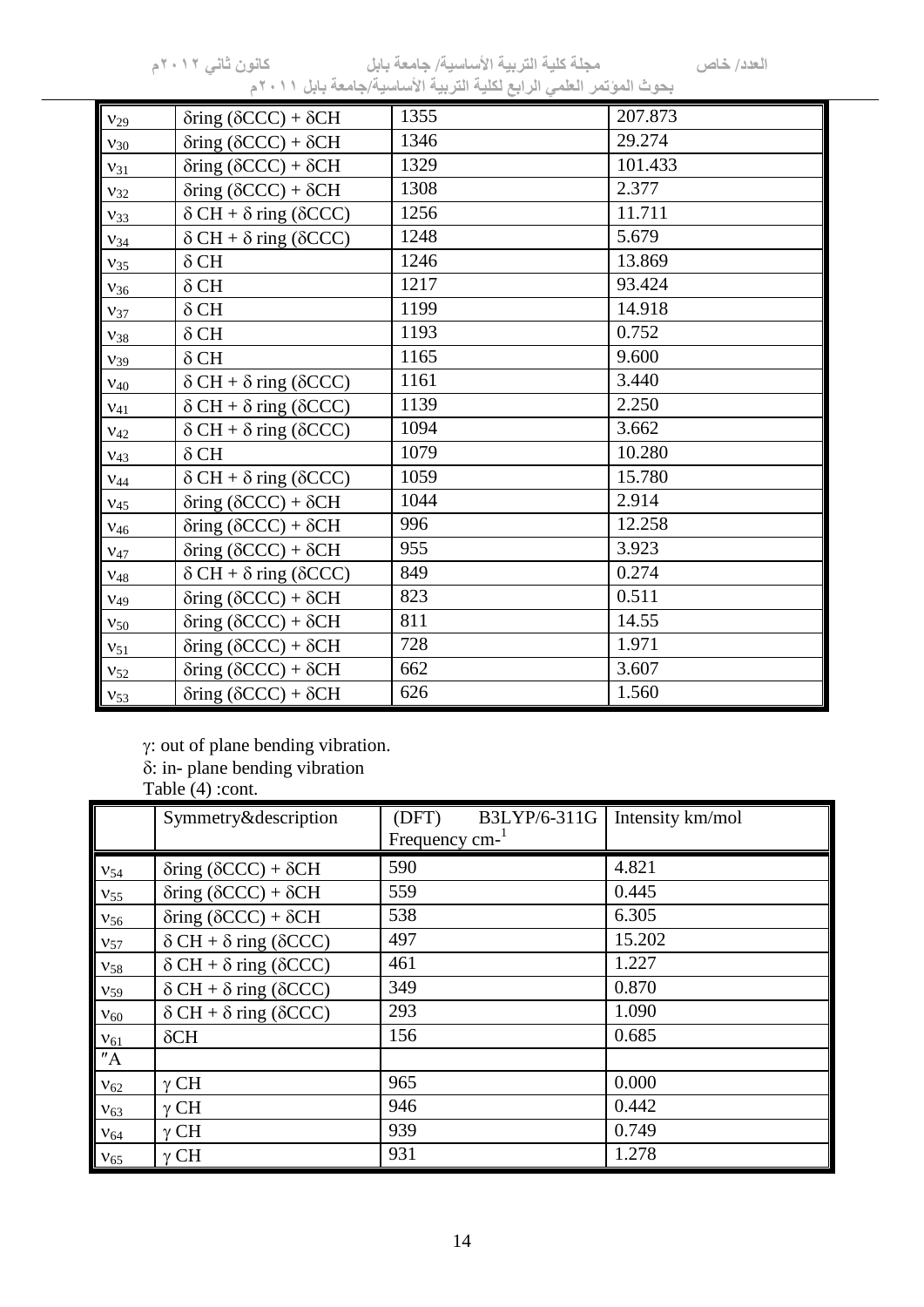**العدد/ خاص مجلة كلية التربية األساسية/ جامعة بابل كانون ثاني 0220م**

| بحوث الموتمر العلمي الرابع لكلية التربية الأساسية/جامعة بابل ٢٠١١م |                                            |     |         |  |
|--------------------------------------------------------------------|--------------------------------------------|-----|---------|--|
| $V_{66}$                                                           | $\gamma$ CH                                | 923 | 3.300   |  |
| $V_{67}$                                                           | $\gamma$ CH                                | 877 | 0.210   |  |
| $V_{68}$                                                           | $\gamma CH + \gamma$ ring ( $\delta CCC$ ) | 842 | 8.470   |  |
| V <sub>69</sub>                                                    | $\gamma CH + \gamma$ ring ( $\delta CCC$ ) | 832 | 8.260   |  |
| $v_{70}$                                                           | $\gamma CH + \gamma$ ring ( $\delta CCC$ ) | 816 | 24.294  |  |
| $V_{71}$                                                           | $\gamma$ CH                                | 799 | 14.780  |  |
| $V_{72}$                                                           | $\gamma$ CH                                | 788 | 56.340  |  |
| $V_{73}$                                                           | $\gamma$ CH                                | 748 | 100.200 |  |
| $V_{74}$                                                           | $\gamma$ CH                                | 741 | 6.836   |  |
| $V_{75}$                                                           | $\gamma$ CH                                | 729 | 0.413   |  |
| $V_{76}$                                                           | $\gamma$ CH                                | 690 | 5.930   |  |
| $V_{77}$                                                           | $\gamma$ CH                                | 638 | 1.078   |  |
| $V_{78}$                                                           | $\gamma$ ring (CCC) + $\gamma$ CH          | 619 | 0.0369  |  |
| $V_{79}$                                                           | $\gamma CH + \gamma$ ring ( $\delta CCC$ ) | 569 | 3.076   |  |
| $v_{80}$                                                           | $\gamma CH + \gamma$ ring ( $\delta CCC$ ) | 534 | 3.510   |  |
| $v_{81}$                                                           | $\gamma CH + \gamma$ ring ( $\delta CCC$ ) | 504 | 0.130   |  |
| $V_{82}$                                                           | $\gamma CH + \gamma$ ring ( $\delta CCC$ ) | 442 | 4.603   |  |
| $v_{83}$                                                           | $\gamma CH + \gamma$ ring ( $\delta CCC$ ) | 392 | 0.332   |  |
| $V_{84}$                                                           | $\gamma CH + \gamma$ ring ( $\delta CCC$ ) | 328 | 0.499   |  |
| $V_{85}$                                                           | $\gamma CH + \gamma$ ring ( $\delta CCC$ ) | 256 | 0.371   |  |
| ${\rm V}_{86}$                                                     | $\gamma$ CH                                | 204 | 0.841   |  |
| ${\rm V}_{87}$                                                     | $\gamma$ CH                                | 184 | 3.915   |  |
| ${\rm V}_{88}$                                                     | $\gamma$ CH                                | 158 | 0.077   |  |
| ${\rm V}\rm89$                                                     | $\gamma$ CH                                | 73  | 0.434   |  |
| $V_{90}$                                                           | $\gamma$ CH                                | 56  | 0.068   |  |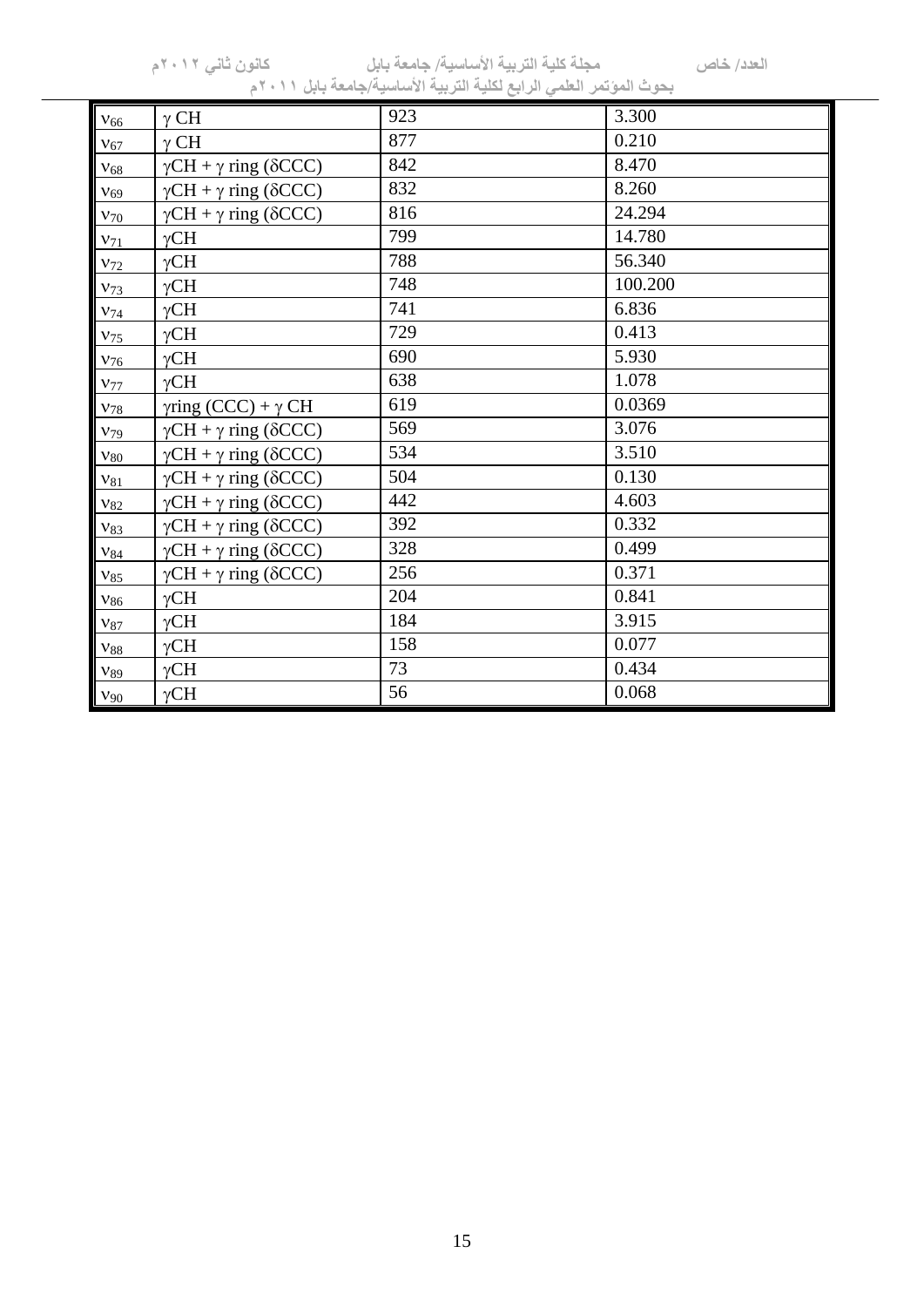

Fig-3: some vibration modes of the Benzo [J] Fluoranthene neutral molecule as drawn by Guassian program.

Classification of vibration frequencies of [BJF]neutral molecule.

1- In-plane modes of vibrations

1-The CH stretching vibration

Totally twelve (C-H) Vibration frequencies are calculated and included in (table-2) the motion of these modes is localized completely on the H atoms (Fig-3). The calculated vibrations frequencies values were about  $(3262 - 3155 \text{ cm}^{-1})$ . The IR. Absorption intensities values were about  $(68.61-0.097)$ Km mol<sup>-1</sup> as shown in (table- 2).

2 - Ring CC stretching vibration

The calculated vibrations frequencies values were about  $(1662 - 1354 \text{ cm}^{-1})$ . The IR. Absorption intensities values were about  $(56.79-0.197)$ Km mol<sup>-1</sup> as shown in (table- 2).

3- The in-plane deformation vibrations frequencies (δCH).

Totally twelve (δCH) vibrations frequencies are calculated , The motion of these modes is localized compeletely on the (H) atoms (Fig-3). The calculated vibrations frequencies values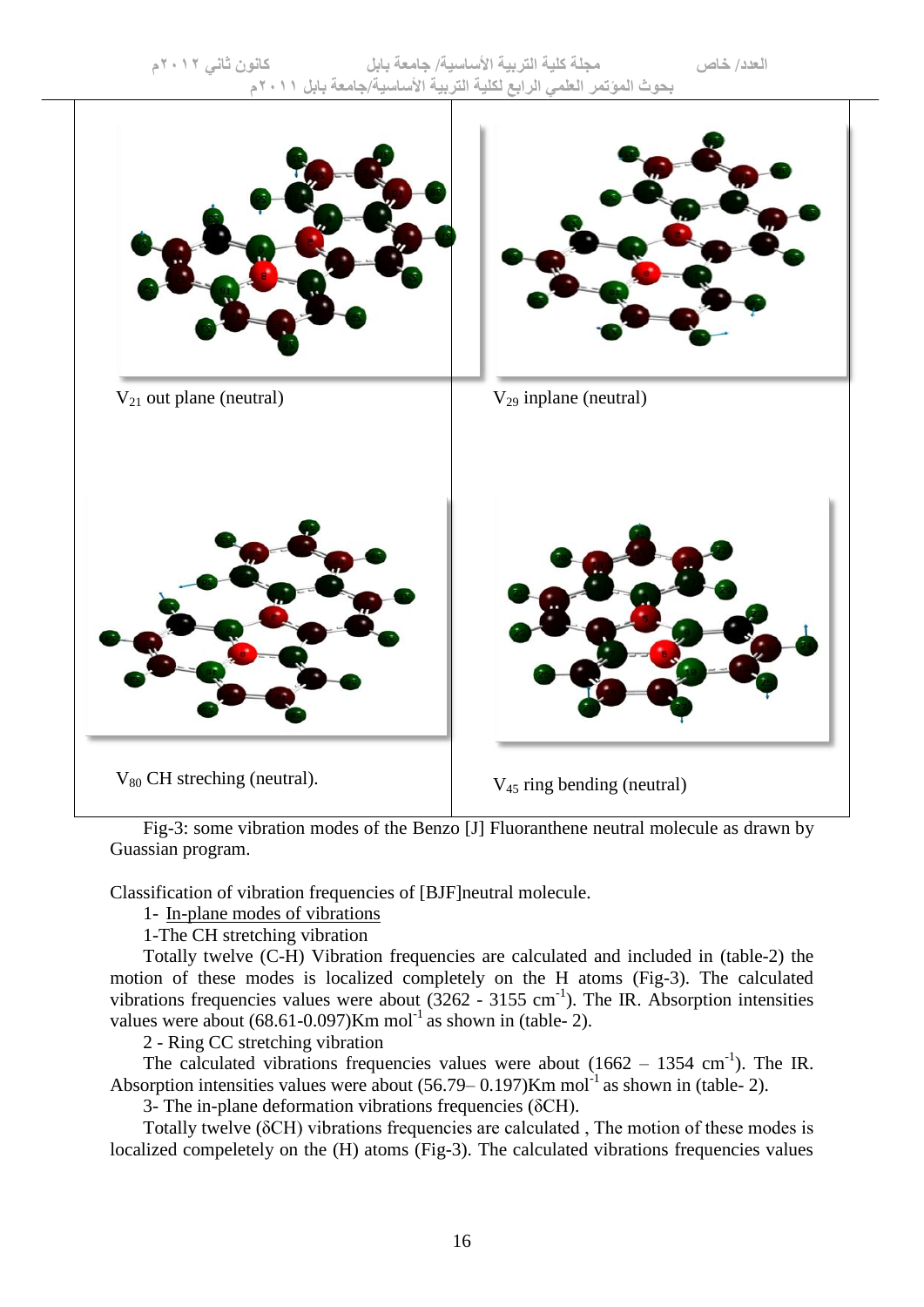were about  $(1319 - 150 \text{ cm}^{-1})$ . The IR. Absorption intensities values were about  $(15.52 0.055$ )Km mol<sup>-1</sup> as shown in (table - 2).

4- The in-plane deformation vibrations frequencies (δCCC).

The calculated vibrations frequencies values were about  $(1002 - 292 \text{ cm}^{-1})$ . The IR. Absorption intensities values were about  $(2.479-0.153)$ Km mol<sup>-1</sup> as shown in (table- 2).

## Out -plane modes of vibrations

1-The Out -plane deformation vibrations frequencies  $(\gamma CH)$ .

The calculated vibrations frequencies values were about  $(1020-60 \text{ cm}^{-1})$ . The IR. Absorption intensities values were about  $(117 - 0.023)$ Km mol<sup>-1</sup> as shown in (table - 2).

2-Out-plane modes deformation vibrations frequencies  $(\gamma CC)$ .

The calculated vibrations frequencies values were about  $(852-338 \text{ cm}^{-1})$ . The IR. Absorption intensities values were about  $(117-0.27)$ Km mol<sup>-1</sup> as shown in (table-2).

# **Classification of vibration frequencies of [BJF] cation radical.**

For both ions of [BJF] ,The (DFT) treatmemt yielded bond distances of minor changes from those of neutral molecule (table-1) , radical cation shows (Cs) symmetry, similar to the neutral molecule. For the changes which occoured in bond lengthes and bond angles of  $(neutral, cation, anion)[BJF] molecule, as shown in (table -1). The different is the change of$ the vibration frequencies values of (C C) bonds due to the change in the charge of the molecule (Fig.7).

## **In-plane modes of vibrations**

1-The CH stretching vibration

Totally twelve  $(C-H)$  Vibration frequencies are calculated and included in (table- $\tilde{\mathsf{v}}$ ) the motion of these modes is localized completely on the H atoms (Fig-4). The calculated vibrations frequencies values were about  $(3241.9 - 3185.4 \text{ cm}^3)$ . The IR. Absorption intensities values were about  $(9.00 - 0.021)$ Km mol<sup>-1</sup> as shown in (table -  $\tilde{v}$ ).

2 - Ring CC stretching vibration

The calculated vibrations frequencies values were about  $(1655.3 - 1453.8 \text{ cm}^{-1})$ . The IR. Absorption intensities values were about  $(147.11 - 10.165)$ Km mol<sup>-1</sup> as shown in (table-3).

3- The in-plane deformation vibrations frequencies (δCH).

Totally twelve (δCH) vibrations frequencies are calculated , The motion of these modes is localized compeletely on the (H) atomes (Fig-4). The calculated vibrations frequencies values were about  $(1531.4 - 160.00 \text{ cm}^{-1})$ . The IR. Absorption intensities values were about  $(15.52 0.055$ )Km mol<sup>-1</sup> as shown in (table -3).

4- The in-plane deformation vibrations frequencies (δCCC).

The calculated vibrations frequencies values were about  $(1480.8-346.2 \text{ cm}^{-1})$ . The IR. Absorption intensities values were about  $(330.47 - 0.5)$ Km mol<sup>-1</sup> as shown in (table-3).

#### **Out -plane modes of vibrations**

1-The Out -plane deformation vibrations frequencies  $(\gamma CH)$ .

The calculated vibrations frequencies values were about  $(1042.14 - 47.98)$  cm<sup>-1</sup>. The IR. Absorption intensities values were about  $(28.8 - 0.0092)$ Km mol<sup>-1</sup> as shown in (table-3).

2- Out -plane deformation vibrations frequencies  $(\gamma CC)$ .

The calculated vibrations frequencies values were about (758.2- 152.9 cm<sup>-1</sup>). The IR. Absorption intensities values were about  $(19.88 - 0.042)$ Km mol<sup>-1</sup> as shown in (table-3).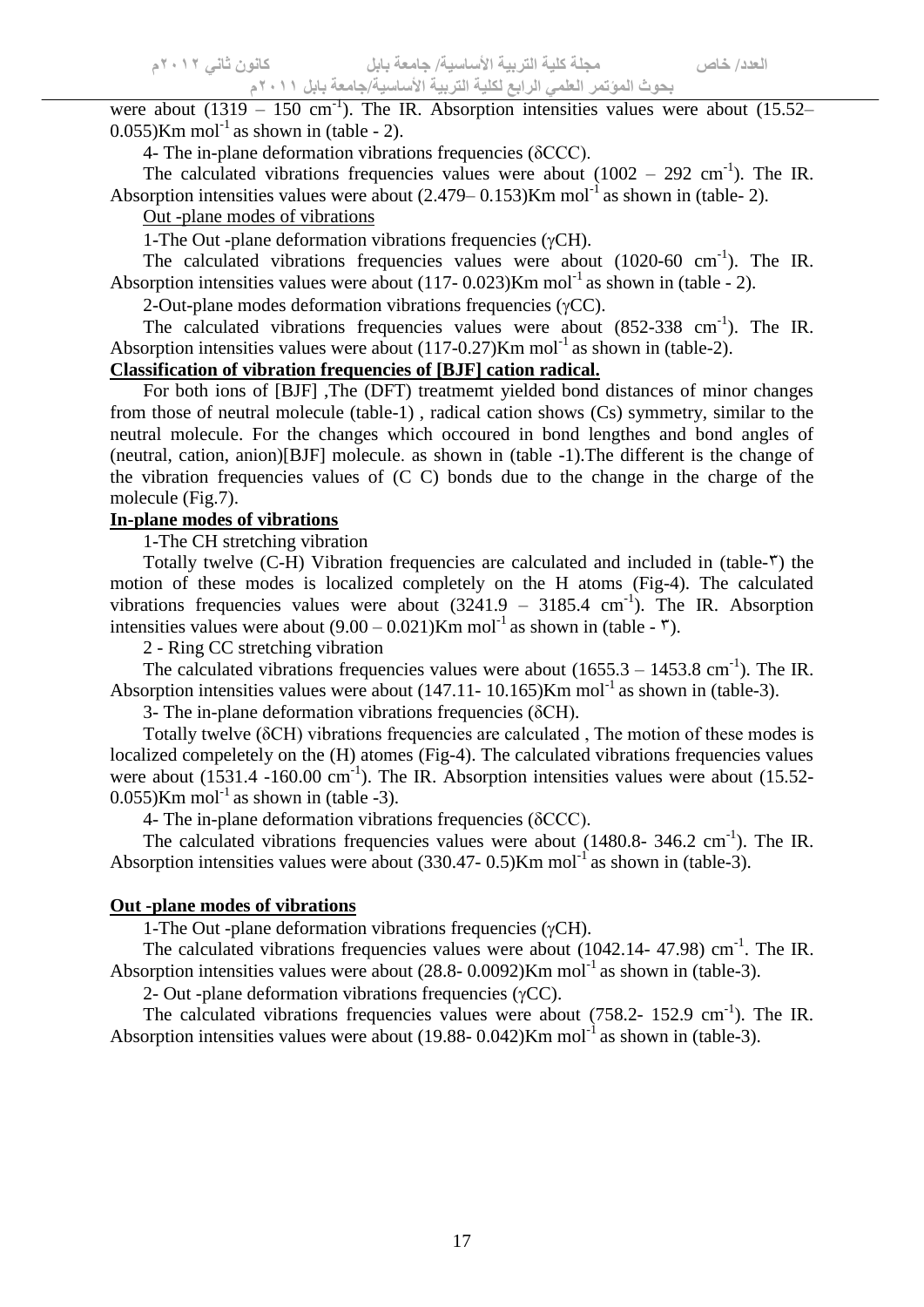

Fig-4: pictures of some vibration modes of the Benzo [J] Fluoranthene radical cation as drawn by Guassian program.

Classification of vibration frequencies of [BJF] ] radical anion.

#### **In-plane modes of vibrations**

1-The CH stretching vibration

Totally twelve (C-H) Vibration frequencies are calculated and included in (table-4) the motion of these modes is localized completely on the H atoms (Fig.5). The calculated vibrations frequencies values were about  $(3208.7 -3113.3)$  cm<sup>-1</sup>. The IR. Absorption intensities values were about  $(205.171-4.432)$ Km mol<sup>-1</sup> as shown in (table - 4).

2 - Ring CC stretching vibration

The calculated vibrations frequencies values were about  $(1627.4 - 1547.03 \text{ cm}^{-1})$ . The IR. Absorption intensities values were about  $(81.82 - 1.869)$ Km mol<sup>-1</sup> as shown in (table - 4).

3- The in-plane deformation vibrations frequencies (δCH).

Totally twelve ( $\delta$ CH) vibrations frequencies are calculated (Fig.5), The motion of these modes is localized compeletely on the (H) atomes. The calculated vibrations frequencies values were about  $(1473.23 - 156.2 \text{ cm}^{-1})$ . The IR. Absorption intensities values were about  $(93.42 - 0.27)$ Km mol<sup>-1</sup> as shown in (table - 4).

4- The in-plane deformation vibrations frequencies (δCCC)

The calculated vibrations frequencies values were about  $(1514.23 - 538.13 \text{ cm}^{-1})$ . The IR. Absorption intensities values were about  $(207.87 - 0.445)$ Km mol<sup>-1</sup> as shown in (table-4).

## **Out -plane modes of vibrations**

1-The Out -plane deformation vibrations frequencies ( $\gamma$ CH) modes.

The calculated vibrations frequencies values were about  $(964.7 - 55.588 \text{ cm}^{-1})$ . The IR. Absorption intensities values were about  $(100.20 - 0.00)$ Km mol<sup>-1</sup> as shown in (table - 4).

2-Out-plane deformation vibrations frequencies  $(\gamma CC)$  modes.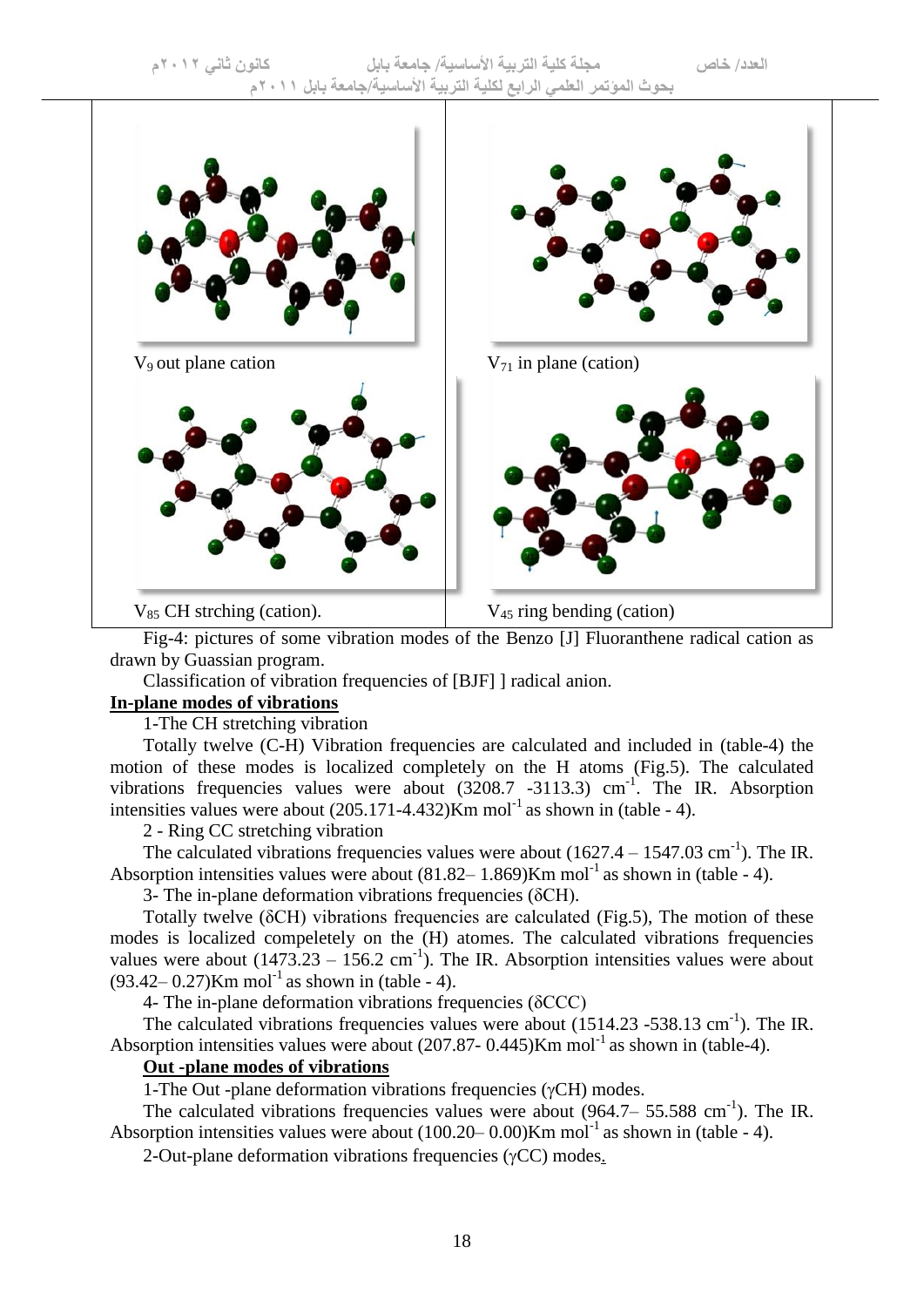The calculated vibrations frequencies values were about (876.5-328.44) cm<sup>-1</sup>. The IR. Absorption intensities values were about  $(4.603-0.0369)$  Km mol<sup>-1</sup> as shown in (table-4).

Discussion

A study, of title compounds, was undertaken to investigate the possible use of quantum chemical molecular orbital calculations, which predict the preferred site or sites of electrophilic substitution, as a predictor of complete carcinogenic potential. These data were the basis for the development of rules of molecular geometry for predicting the center or centers of highest electron density in the molecule (Fig.8). Using these rules, the complete carcinogenic potentials of the hydrocarbons were predicted. These predictions were compared to the available carcinogenicity data base for this series of compounds. It is concluded that a knowledge of the center or centers of highest electron density is useful in making predictions of complete carcinogenic potential of unsubstituted title compounds. The compounds studied were fluoranthene, benzo[j]fluoranthene molecule ,positive and negative Radical Ions.The present study reveals that there are electronic determinants of carcinogenicity.



Fig-5: pictures of some vibration modes of the Benzo [J] Fluoranthene radical anion as drawn by Guassian program.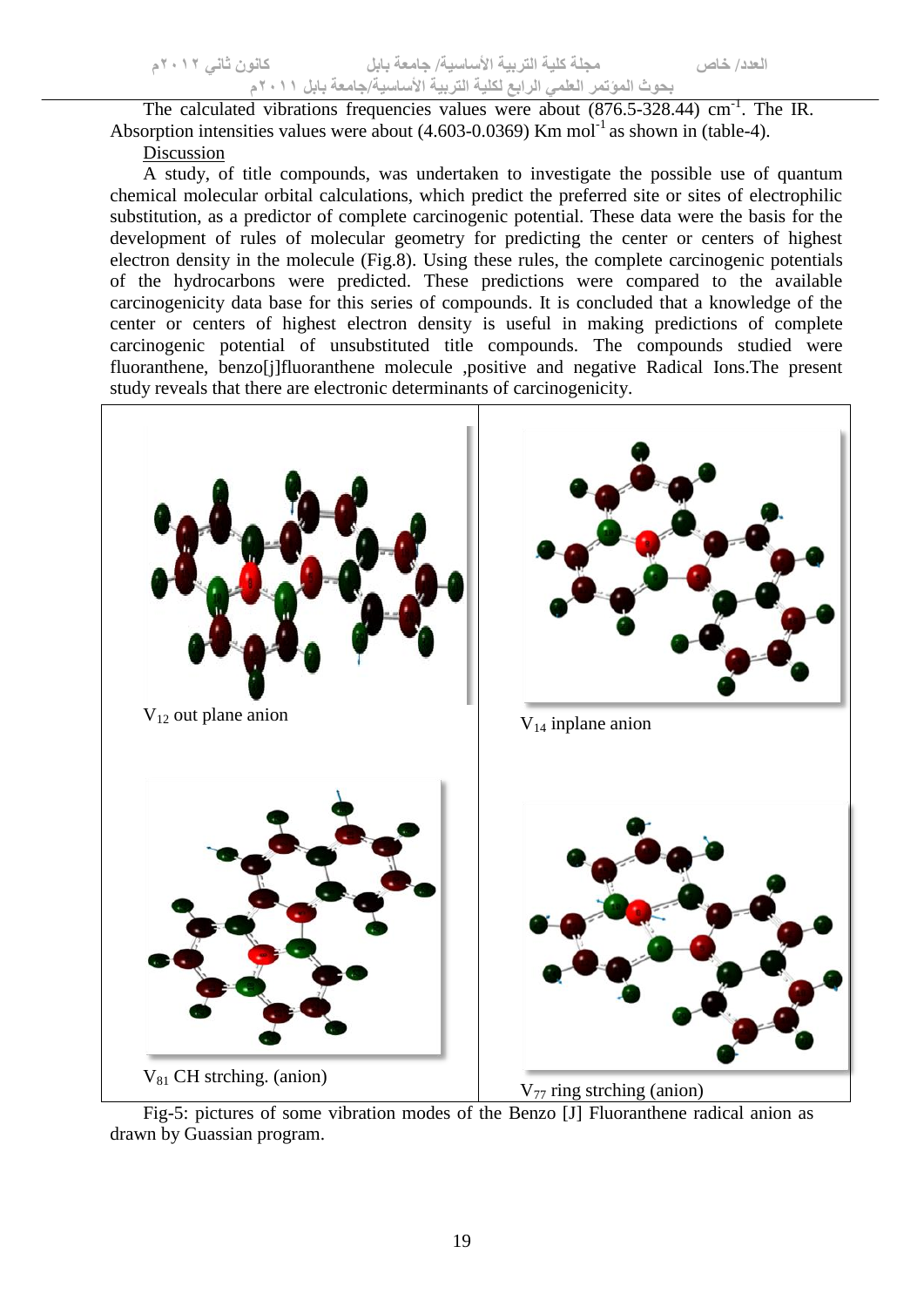Molecular modeling; predicting carcinogenicity; sites of electrophilic substitution [19]. Most PAHs are also [fluorescent,](file:///C:/Users/wiki/Fluorescent) emitting characteristic wavelengths of light when they are excited (when the molecules absorb light). The extended pi-electron electronic structures of PAHs (Fig.8), lead to these spectra, as well as to certain large PAHs also exhibiting [semi-conducting](file:///C:/Users/wiki/Semiconductor) and other behaviors[20].



(Fig. 6). Graphical correlation of the calculated  $\sigma \rho C$  at different carbon atoms with the corresponding C-H vibration frequencies, for each carbon atom in the (BJF)radical anion, neutral molecule and cation  $(C_{20}H_{12})^{\top}$ ,  $(C_{20}H_{12})$ ,  $(C_{20}H_{12})^{\top}$ 



Fig.7: Graphical correlation of the chang in the vibrations frequencies values of C C bond in (BJF) molecule due to the change in the charge of the molecule.

The CH and C-C stretching vibration for radical anion and cation of (BJF) molecule.

For both ions of the planner (BJF) molecule yielded bond distances of minor changes from those of the neutral molecule (Table-1), but retained the Cs symmetry.As for the stretching C- H and C- C vibration are appeared in the symmetric modes only in the (anion, cation, neutral) (BJF) molecule (Fig6, 7).

#### **General Correlation.**

As for the C-H stretching vibrations,it is found on specting the frequency values of (table-2 ,3, 4) that,the vibrations frequencies values of the neutral are higer than thoses for the cation and these are higher than the frequencies values of the radical anion.

 $v_{sym.}$  CH str.  $(C_{20}H_{12})>v_{sym.}$  CH str.  $(C_{20}H_{12})^+>v_{sym.}$  CH str.  $(C_{20}H_{12})^-$ 

# **The C-C stretching vibrations**

Different is the change of the vibration frequencies values of the C-C bonds due to the change in the charge of the molecule. It is appeared only the symmetric modes only in the (anion, cation, neutral) (BJF) molecule.

 $v_{sym.}$  CCC str.  $(C_{20}H_{12}) > v_{sym.}$  CCC str.  $(C_{20}H_{12})^+ > v_{sym.}$  CCC<sub>str.</sub>  $(C_{20}H_{12})^+$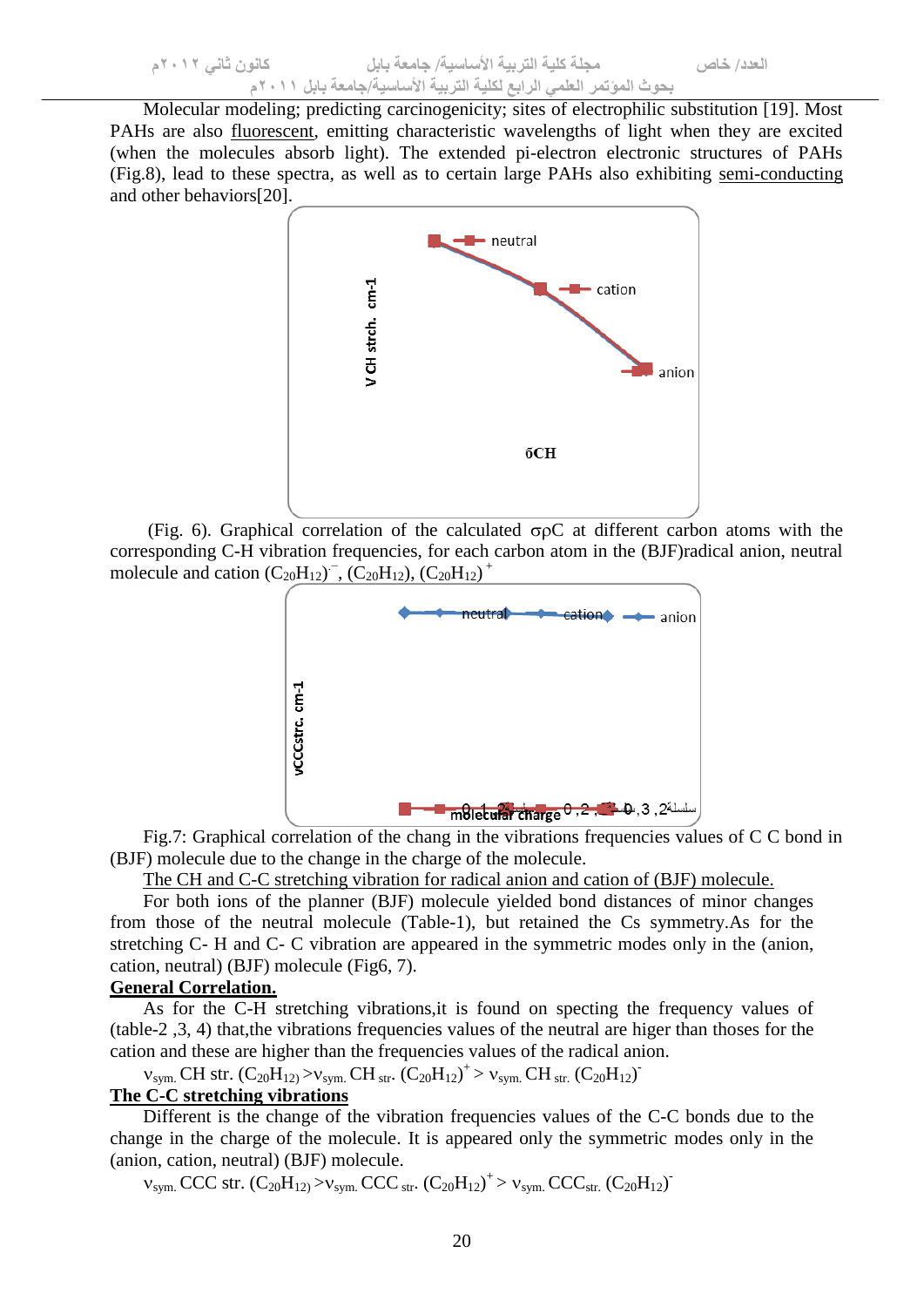The calculated vibrations frequencies values of the neutral are higer than those for the radical cation and these are higher than the frequencies values of the radical anion.The reason for this chang in the vibration frequencies values is the chang in bond orders of the related bonds due to the radical ion formation. According to the pairing theorem,adding an electron to the neutral molecules,forming the radical anion ,where as removing an electron ,to form aradical cation, the difference in the MO coefficient changes ,bond order of C C bonds and consequently their vibrations frequencies values.As for the in plane deformations the following correlation were found

 $\delta$  sym. CH (C<sub>20</sub>H<sub>12</sub>)<sup>+</sup> >  $\delta$  sym. CH. (C<sub>20</sub>H<sub>12</sub>)<sup>-</sup> >  $\delta$  sym. CH (C<sub>20</sub>H<sub>12</sub>)  $\delta$  sym. CCC (C<sub>20</sub>H<sub>12</sub>)  $> \delta$  sym. CCC (C<sub>20</sub>H<sub>12</sub>)  $> \delta$  sym. CCC (C<sub>20</sub>H<sub>12</sub>)<sup>+</sup> And for the out of plane modes of vibrations.  $\gamma$ CH (C20H12)- >  $\gamma$ CH (C20H12) >  $\gamma$ CH (C20H12)+  $\gamma$ CCC (C20H12) >  $\gamma$ CCC (C20H12)+ >  $\gamma$ CCC (C20H12)-

#### **Conclusion**

The complete analysis of all vibration frequencies and normal coordinates of (BJF) molecule and it` s radical cation and anion, yielded good frequency values by applying Gaussian 3 Program. The change in vibration frequencies of CC bond is due to the change in the charge,bond order,force constant and bond legths,of the planner (BJF) molecule. According to the paring theorem ,adding an electron to the the neutral molecules,forming the radical anion ,where as removing an electron ,to form aradical cation, the difference in the MO coefficient changes ,bond order of C C bonds and consequently their vibrations frequencies values,change bonds length,and bond charge. Arelation is found between Total Energy and the vibration frequencies values for the three typs of planner (BJF) molecule.The Total Energy of cation is higer than the neutral and this is higher than Total Energy values of the radical anion (table-1).

# $E(C_{20}H_{12})^{\dagger}$  >  $E(C_{20}H_{12})$  >  $E(C_{20}H_{12})^{\dagger}$

Calculating the electron charge densities of the  $\sigma$  electrons for two charged and neutral planner (BJF) molecule ,and inspecting their correlation with the corresponding CH streching frequencies an almost liner correlation is found (Fig. 6).  $\rho CH_{str} (C_{20}H_{12}) > \rho CH_{str} (C_{20}H_{12})$  $> \rho$  CH str.  $(C_{20}H_{12})^+$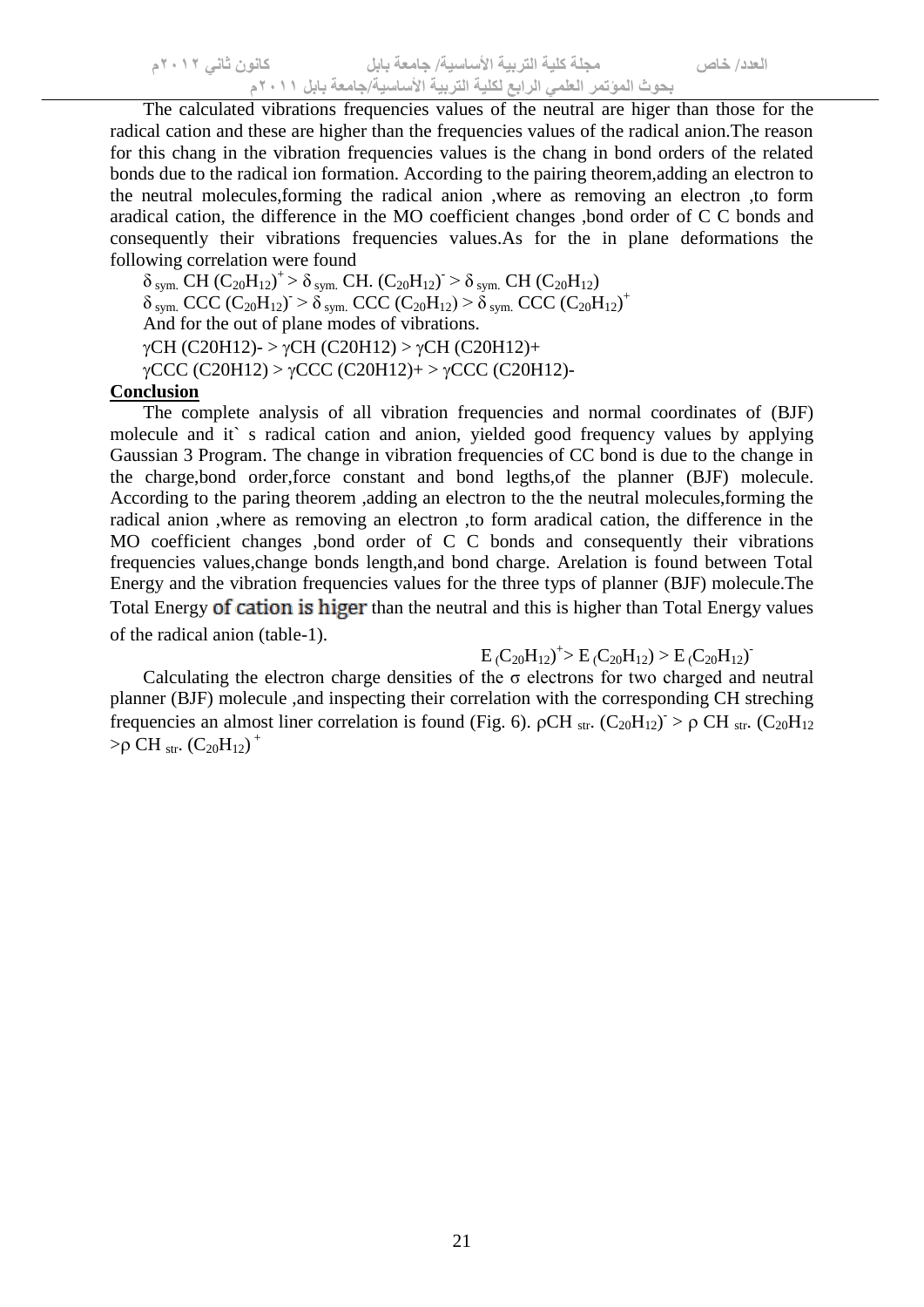

#### BJF anion

Fig.8: The equilibrium geometry of (BJF) radical cation, anion and neutral molecule compared with each other by destrebution with electron densities charge on carbon atoms. **References**

- [1] R. G. Harvey, Chemistry of the Polycyclic Aromatic Compounds, Verlag Chemie, Weinheim, Germany, (1998).
- [2] M. R. Guerin, Polycyclic Hydrocarbons and Cancer,Vol. I, Academic Press Inc., (1978).
- [3] L. J. Allemendola and D. M. Hudgins, J. Phys. Chem.101, 3472 (1997).
- [4] S. R. Langhoff, J. Phys. Chem. 100, 2819 (1996).
- [5] Peer Review Metabolic activation of polycyclic and heterocyclic aromatic hydrocarbons and DNA damage ,Original Research Article , ICSC: 0721, March (1999).